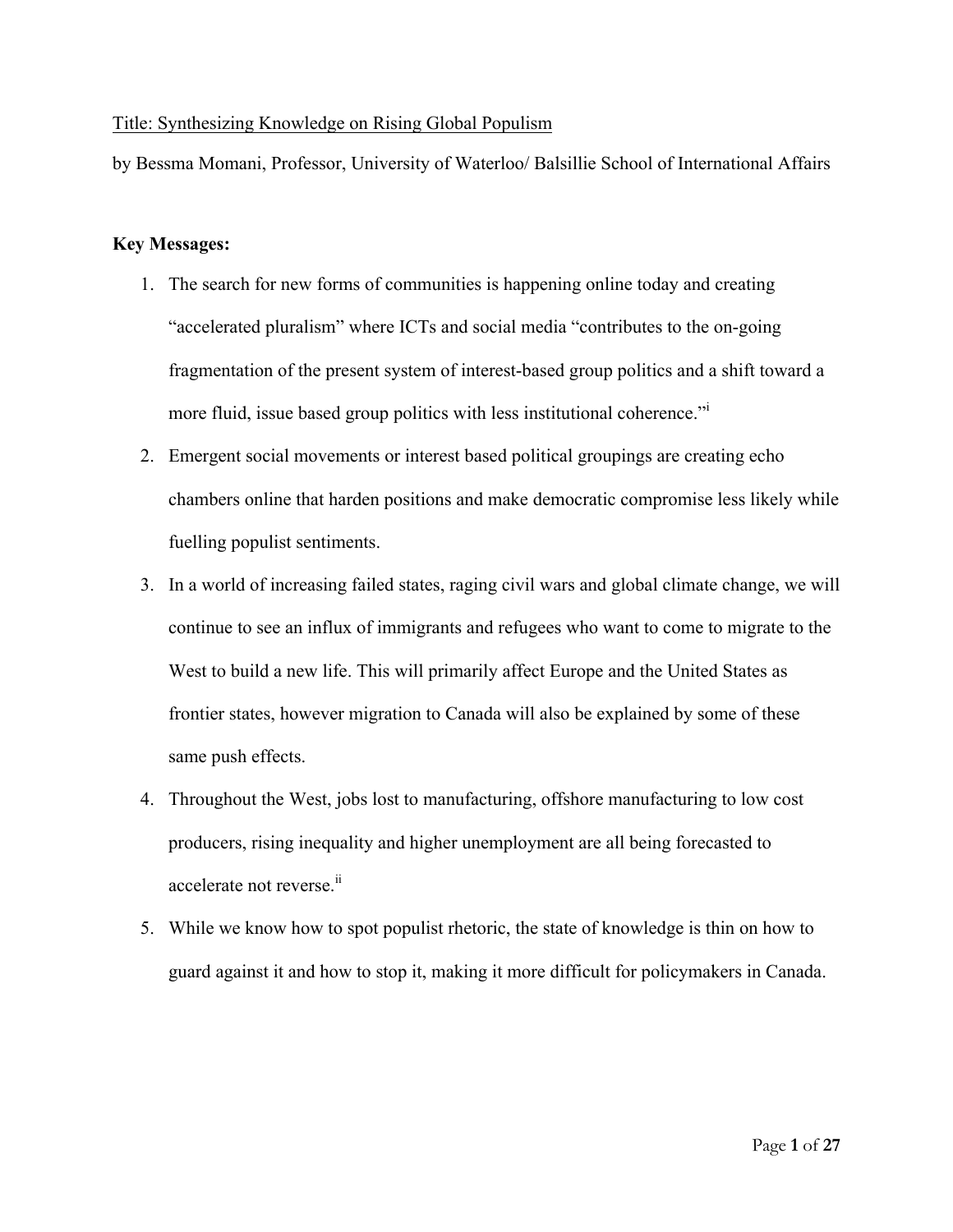#### **Executive Summary**

In recent years, the world has witnessed a wave of populist movements realizing increasing electoral success (often unexpectedly). These movements tend to leverage a romanticized view of the past alongside fearmongering about the future. They can be characterized as possessing "a hostility to representative politics, having a heartland, as lacking core values, as being a reaction to a sense of crisis, as self-limiting, and as chameleonic". Perhaps most important to note is that both economic and cultural factors have given rise to modern day populists. This is a key distinction, given that discourse surrounding the success of recent populist efforts tend to focus on one or the other more intently without giving attention to all interrelated factors in relation to one another. Among some of the often-cited drivers for the recent resurgence and dramatic rise of populism – and of populist rhetoric more generally – have been factors such as globalization (more specifically the globalization backlash), upward trends in economic dislocation and insecurity, a major influx of new immigrants (particularly of visible minorities) stemming from recent global crises, the stoking of nativists' cultural anxieties or fears as a result of the recent immigration influx globally, rising inequality within countries between the wealthiest and most economically disadvantaged citizens, workplace automation and a shifting workplace dynamic toward increased demand for high-skilled labour, and the rising mistrust of governments, the mainstream media, academics, experts, thought leaders, and any individual perceived to be part of the political elite.

What makes populism threatening to democracy is the 'othering' of opposition movements that are meant to compete in the polity under a democracy. This undermines the traditional political process, and the political debate that forms the bedrock of democratic government. Many populist leaders who take to the helm of major parties or mass political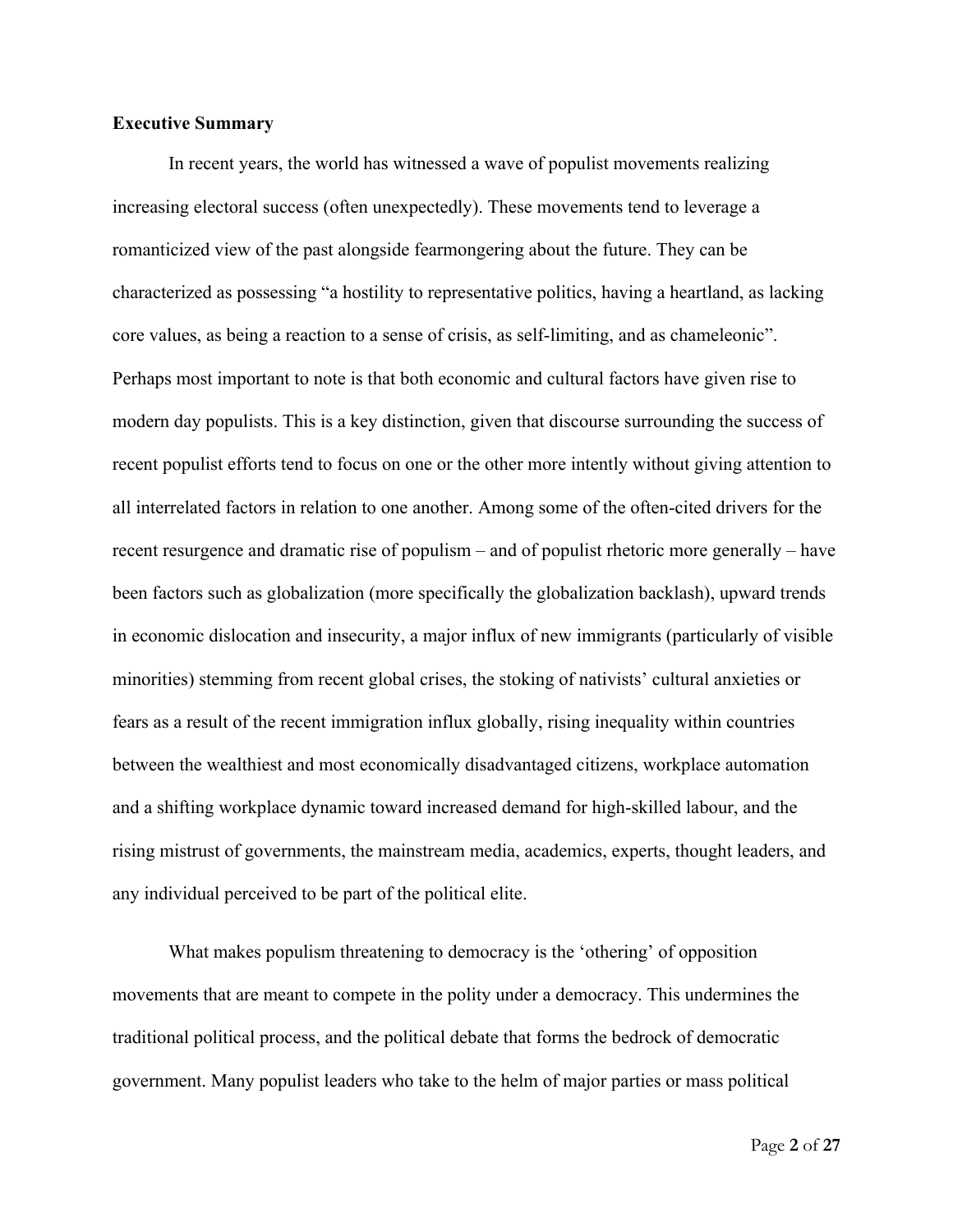movements describe their supporters as authentic or 'pure' – adding further moral overtones that can vilify and dehumanize the opposition. This makes collaboration amongst those with different political leanings or ideological beliefs inherently difficult, leading to a breakdown of productive bipartisanship when it comes to governing within democratic frameworks. Populist rule has often come replete with the hijacking of institutional structures, embedding clientalism by trading favours and state benefits for its populist base in exchange for continued loyalty, and suppressing civil and liberal society.

Interest based political groupings are creating echo chambers online that harden positions and make democratic compromise less likely while fuelling populist sentiments. When these groupings discuss and debate politics online, they are often only doing so with those who think in the same way or believe the same things, often not engaging with those whose beliefs or political views are at odds with their own. This, of course, is not debate at all, but rather a discussion amongst like-minded people, tending to lead to the reinforcement of a singular view not met with opposition that has been rejected or excluded. Ultimately, the rise of social media and disbursed sources of information makes politicians and public figures more visible for all to see and hence opens the door for profit-seeking media to expose leaders to political scandals. Mainstream media (sometimes known alternatively as legacy media) is no longer able to control the narrative and no longer attached to traditional political parties, editorial boards, or the political establishment as they have been previously.

This change in the structure of the media has contributed to 'cognitive mobilization' and the rise of the 'critical citizen' who is more self-aware of political issues and is not connected to traditional forms of groups like churches or trade unions. These citizens are no longer guided by the entrenched political elite, and are free agents – opting to choose their politics of choice from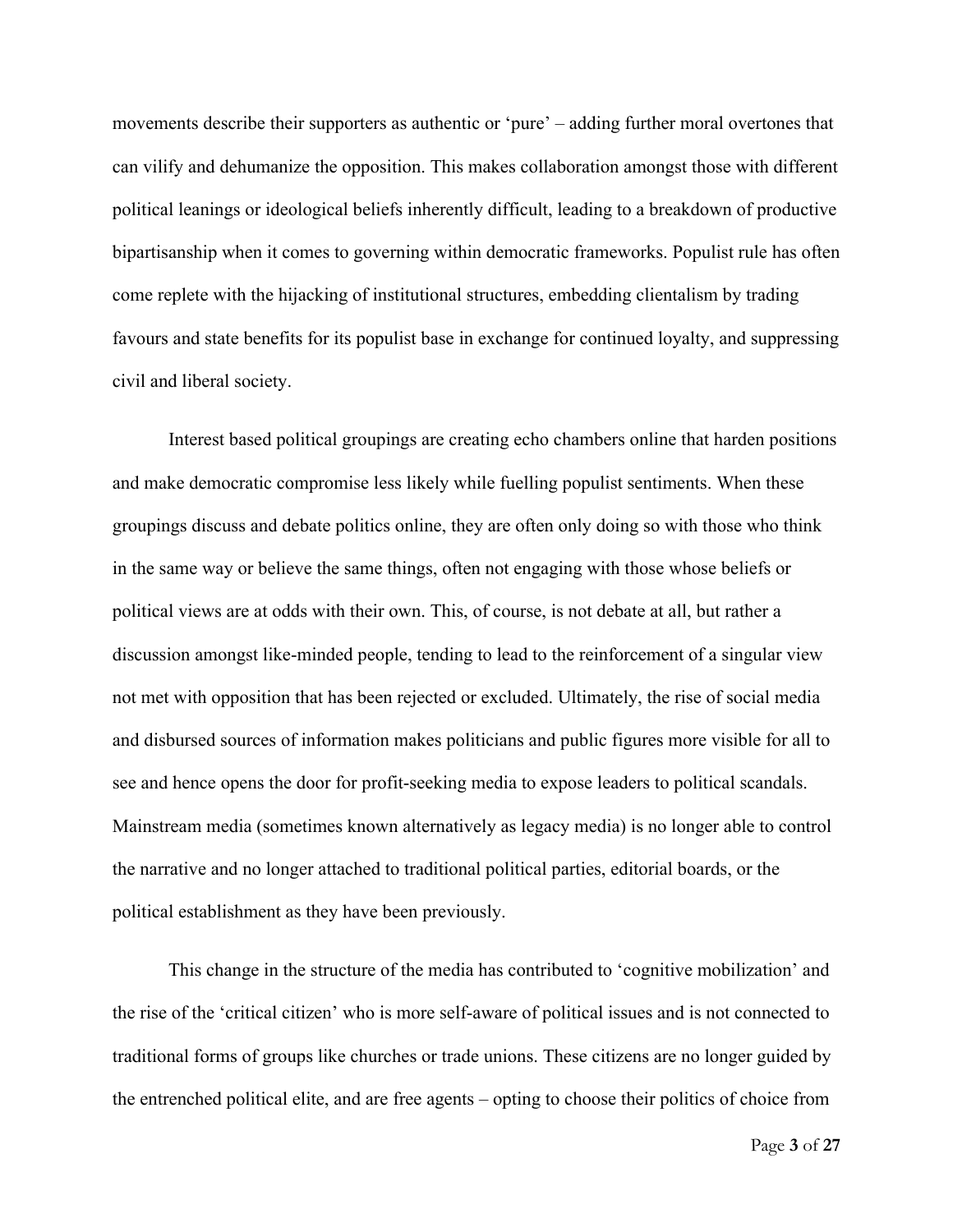a wider spectrum of views in manner not previously seen in electoral politics. The breakdown of the Republican and Democratic parties in the United States where supporters of the Tea Party, from within the Republican Party, and Bernie Sanders, drawing support from the Democratic Party, have created their own sub-movements. It would seem that both the media and government have lost much of their power to shape the terms of debate, affording masses of voters the opportunity to mobilize around issues with a more personal, emotional appeal.

Even though many Western European countries did not vote for populist parties in recent elections, their shares of the popular vote have generally increased over the years and have made notable gains since the 1960s. For instance, despite the fact that Marine Le Pen of France, Wilders of the Netherlands, and the Alternative for Deutschland in Germany did not win in their respective 2017 elections, they all managed to increase their share of the seats in their national parliaments than previous elections, and will thus be important members of the opposition in the future. This is something new, and it would be in error to assume that the Brexit/Trump wins were the last of the populist train in Western electoral politics.

While Canada often celebrates the notion that differences amongst us is a healthy contribution to our multicultural mosaic, there is no ignoring the threat of divisive populism that is sweeping across Western democratic countries and no benefit to be found in being complacent about Canada's prospects for escaping this phenomenon. Throughout the West, jobs lost in manufacturing, offshore manufacturing to low cost producers, rising inequality and higher unemployment are all being forecasted to accelerate rather than reverse. There is no benefit to be reaped from complacency, and it is imperative that Canada be prepared to confront the challenges unleashed by populism.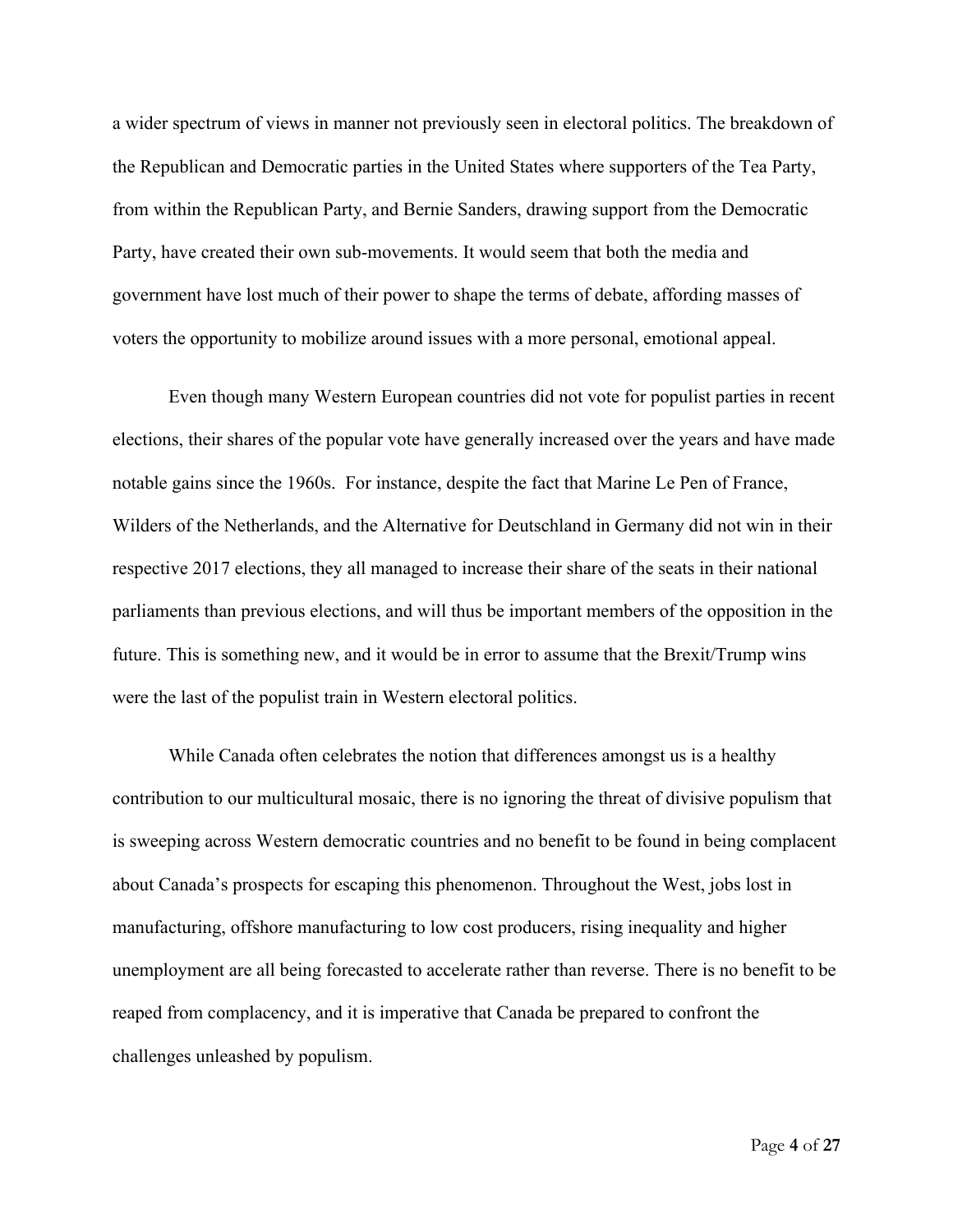#### **Contextualizing Populism**

There is no universal definition of populism, but there are broad agreements on common characteristics of modern day or contemporary populism. The earliest definition of populism is traced to Shils  $(1956)^{iii}$ , but it is highly contingent on circumstance, having evolved depending on the varying contexts and time periods in which it has emerged – making it more difficult to conceptualize in totality.<sup>iv</sup> Another challenge is that, often times, those that we label as populist do not self-identify in this manner. <sup>v</sup> Moreover, it is almost always used in a pejorative way by academics, and is often only associated with or linked to right-wing, xenophobic parties. <sup>vi</sup> Academics' early writings on populism have historically tended to shy away from defining populism outright, because it is not always clear what populist movements have in common – either ideologically or in form. Further complicating the process of achieving one singular definition or description of this type of non-traditional political movement, drivers of populism can often be very country-specific – highly dependent on individual circumstances and directly related to the unique conditions of a given nation's specific political climate or system of governance. As a result, some leading edited texts on populism include no definition of populism whatsoever given the difficulty of pinning down a universal understanding of what the ideological underpinnings – or the movements themselves – have in common. <sup>vii</sup> However, given the emergence of populism in contemporary political discourse, this understanding – or lack thereof – has evolved over time, with recent academic literature making wide-ranging attempts to effectively conceptualize the term.

Paul Taggart suggests populism has six inherent characteristics, in that populism can be understood as "a hostility to representative politics, having a heartland, as lacking core values, as being a reaction to a sense of crisis, as self-limiting, and as chameleonic". viii Cas Mudde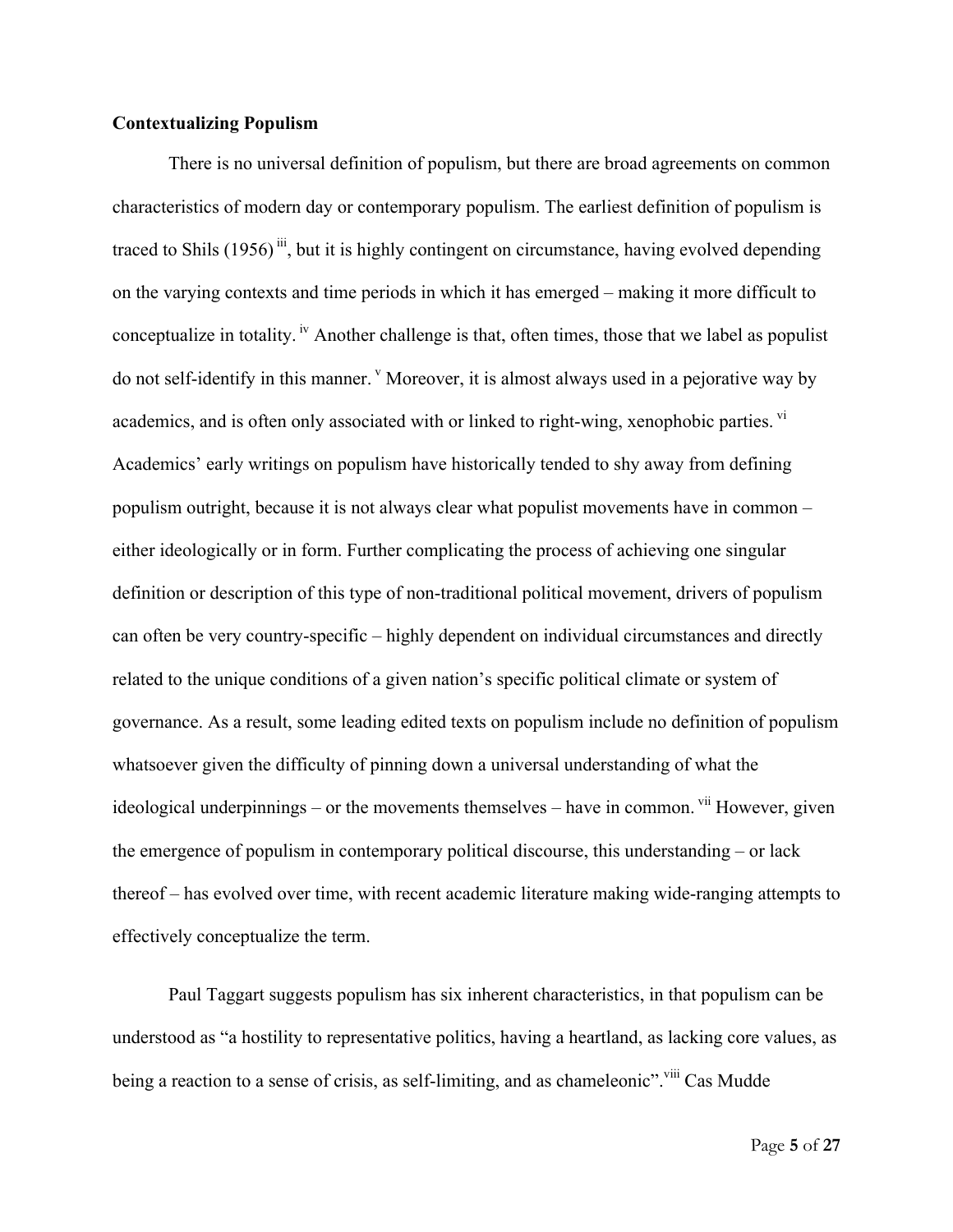developed this understanding further and noted that it is a 'thin-ideology' divided into 'the pure people' and the 'corrupt elite'.<sup>ix</sup> Jan-Werner Müller defines populism as both anti-elitist and antipluralist. Indeed, all of the definitions and conceptualizations of populism that have been explored thus far logically lead to anti-democratic tendencies in politics. In this sense, such movements that espouse these beliefs or adhere to similar ideological frameworks are understandably of great threat to the long-term prospect of Western societies, and the tenants of international cooperation pursued in our liberal internationalist order.

Perhaps most important to note is that both economic and cultural factors have given rise to modern day populists. This is a key distinction, given that discourse surrounding the success of recent populist efforts tend to focus on one or the other more intently without giving attention to all interrelated factors in relation to one another. Among some of the often-cited drivers for the recent resurgence and dramatic rise of populism – and of populist rhetoric more generally – have been factors such as globalization (more specifically the globalization backlash), upward trends in economic dislocation and insecurity, a major influx of new immigrants (particularly of visible minorities) stemming from recent global crises, the stoking of nativists' cultural anxieties or fears as a result of the recent immigration and the global surge of migration, rising inequality within countries between the wealthiest and most economically disadvantaged citizens, workplace automation and a shifting workplace dynamic toward increased demand for highskilled labour, and the rising mistrust of governments, the mainstream media, academics, experts, thought leaders, and any individual perceived to be part of the political elite.

As has previously been alluded, one need not see these drivers as mutually exclusive, but rather as interdependent and dynamic in how they interact with one another. Inglehart and Norris suggest that populism is both the combination of economic cleavages of haves and have-nots,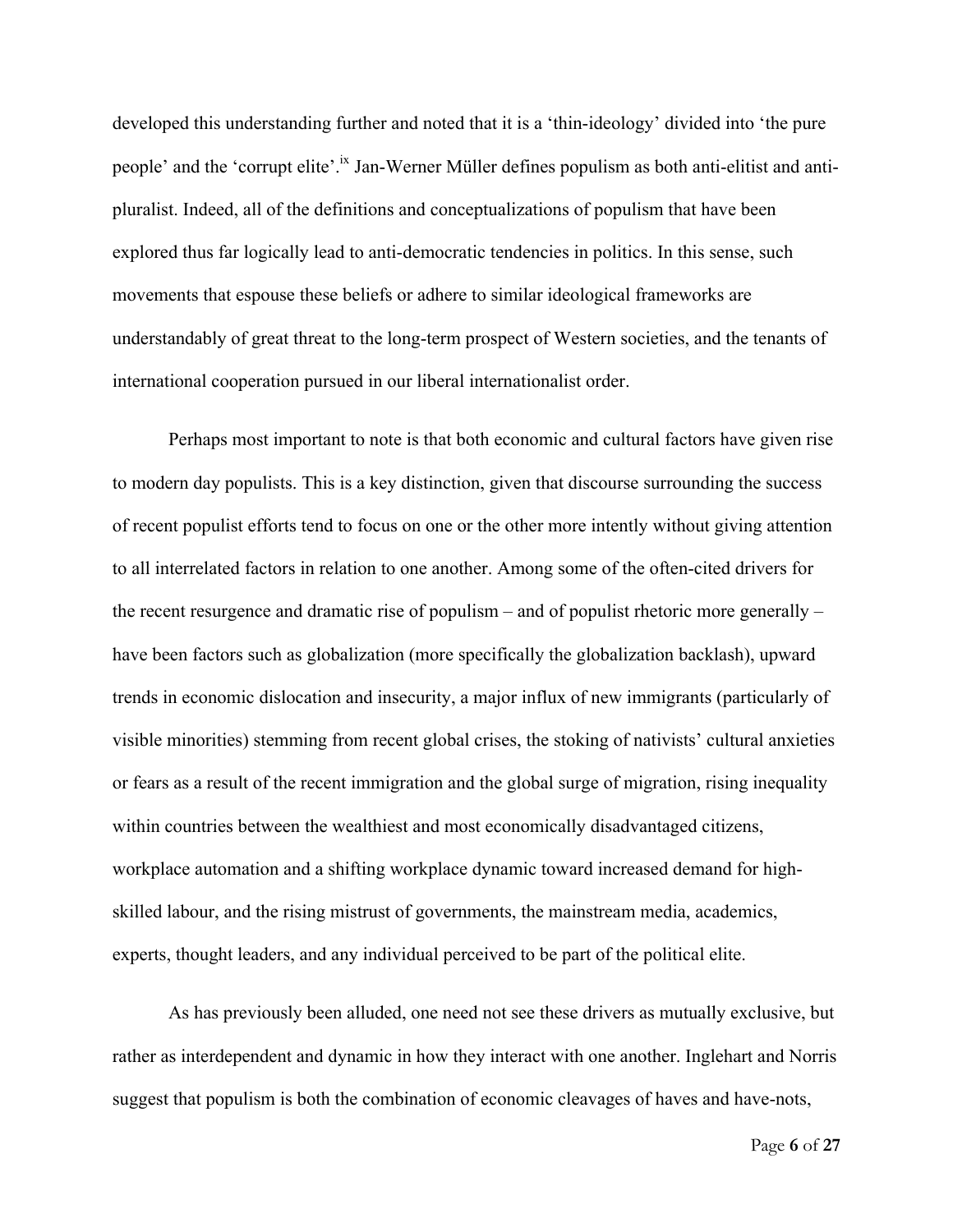combined with the cultural cleavages of traditionalists and progressive cosmopolitans. As is evident when evaluating the vast array of factors contributing to the rise – and contemporary popularity – of populism, the relationships between each of these noted factors can be related to one another.

Taking a more discursive approach, Anup Kumar suggests that populism needs to be seen as a political discursive tool that is 'independent of ideology'.<sup>x</sup> This is, a particularly important concept to consider, despite the intense focus that has been placed on the emergence of populist movements operating on the far right of the political spectrum. While populism has largely been associated with right-wing parties, there has also been a noted emergence of populist rhetoric across the political spectrum – thus pointing to what Kumar asserts is populism operating as a political tool exercised by those who hold various, often highly divergent political leanings and ideological beliefs. In these cases, however, the rhetoric leveraged by those with varied political beliefs may focus more intently on one factor within the populist framework over all others. Consider a singular focus on economic inequality, for instance, or on the stoking of nativist cultural anxiety.

In addition to specific drivers, however, some have argued that the rise of populism has been aided by the broader structural shifts in Western politics that have aided populists' rise. Most prominent among these structural changes is the shift of power away from national governments to other institutions such as the courts, the markets, and international organizations.<sup>xi</sup> Perhaps unsurprisingly, the most vivid shift in power has been in economic terms. This is both the shift of power from government to businesses both domestically and abroad, but also in a shifting power dynamic between Western economies and developing/emerging ones. It is clear that there are more products manufactured in emerging

Page **7** of **27**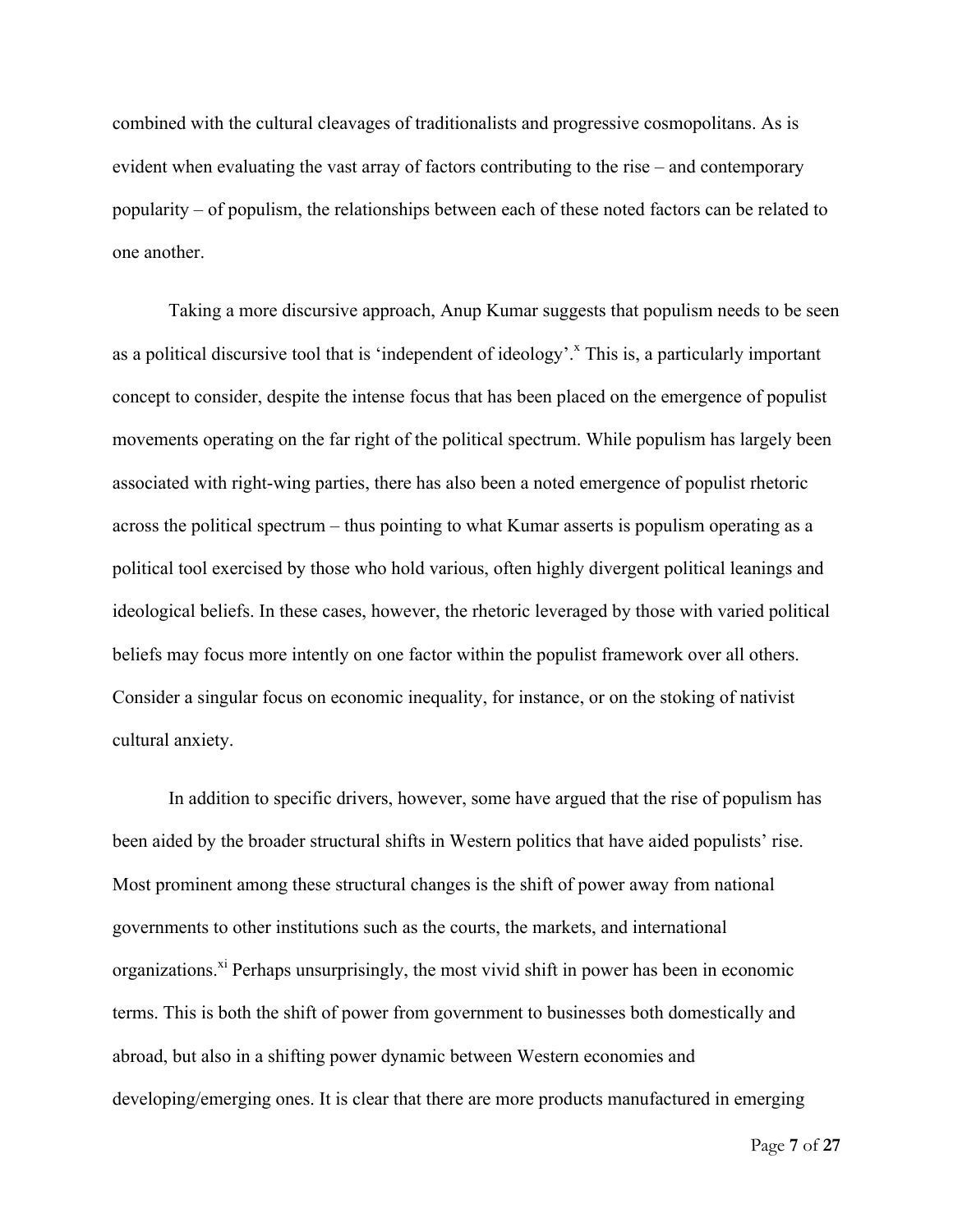market economies than ever before – we see this in our everyday lives: for example, the global assembly line has clearly moved offshore; but how has power diffused? Indeed, we are often more skeptical about the diffusion of power and cultural norms. In his insightful book *The End of Power*, Moses Naim discusses how diffusion of political power looks and feels. In essence, power shift is not just from the 'West to the Rest' because of economic realities of globalization, but also 'from presidential palace to public squares' because of social, normative, and political realities of how we communicate and perceive authority. In short, Naim asserts that what we are witnessing is that power is *decaying*. Power will be harder to hold on to and harder to get.<sup>xii</sup> Populism, as some may perceive it, is about returning power to 'the people' – power that is viewed as having been taken from them in the first place.

This shift of power from state to other institutions has also been brought on by structural changes in modern communication with the rise of Information and Communications Technology (ICT). The power of the state has been eroded by ICTs, given that governments are no longer able to monopolize information as they have previously been able to in the past.<sup>xiii</sup> The flip side of this, however, is that citizens no longer believe the state is as omnipotent as it once was. Moreover, ICTs and social media have created new forms of communities, where likeminded people are no longer bound to particular geographical borders or, perhaps more troubling for the study of democracy, to constituencies demarcated by electoral maps as they have traditionally been conceived. The search for new forms of communities is happening online today and creating "accelerated pluralism" where ICTs and social media "contributes to the ongoing fragmentation of the present system of interest-based group politics and a shift toward a more fluid, issue based group politics with less institutional coherence."<sup>xiv</sup> In short, individuals and like-minded groups are becoming increasingly siloed from those with beliefs at odds with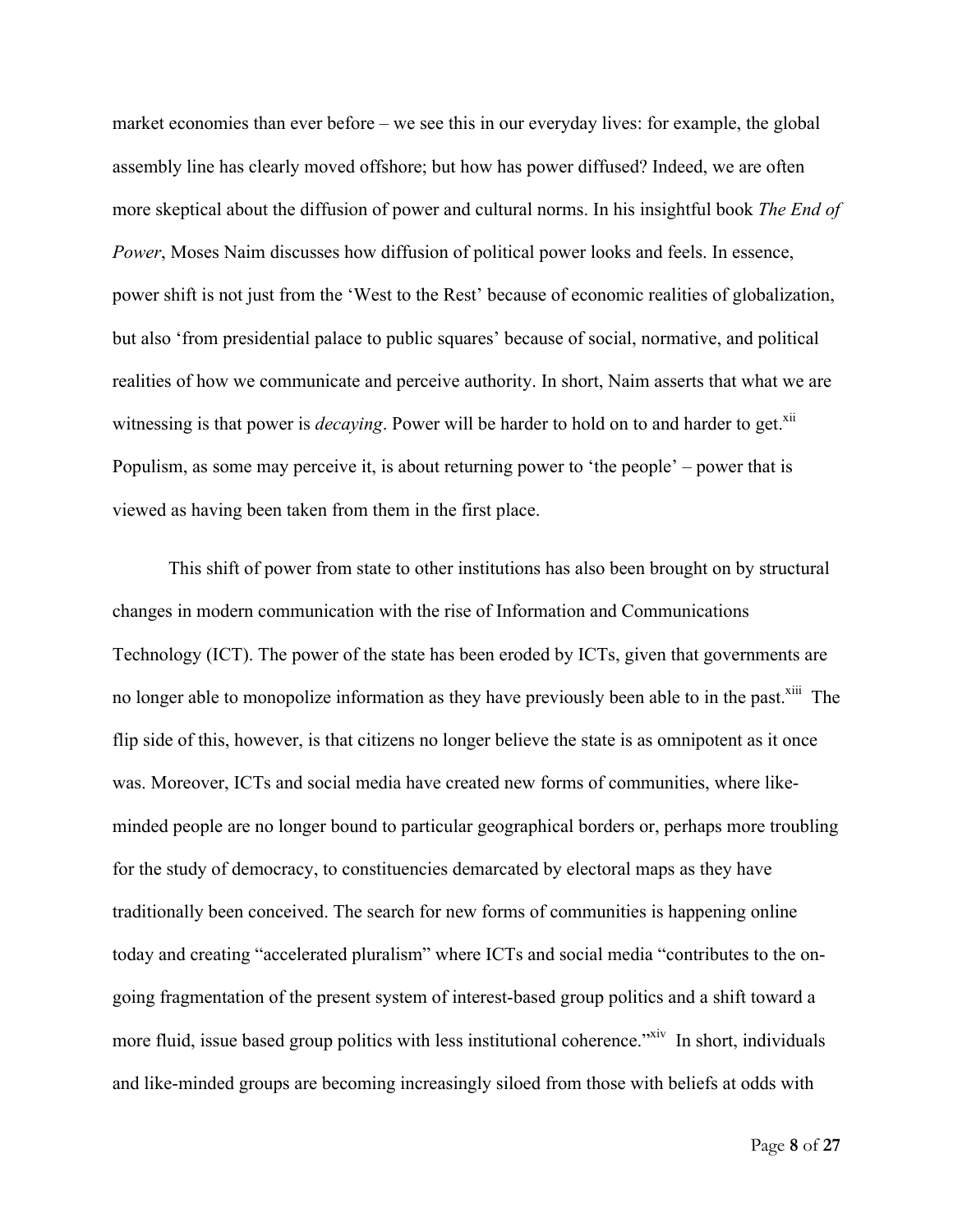their own rather than the traditional party ideologies that has traditionally dominated politics. With lower costs to political mobilization of these new groups, they will be able to create a critical mass when operating outside the confines of traditional groups of parties, professional associations, town halls, and the like. <sup>xv</sup> Consider, for example, the rapid emergence of the Tea Party movement from within the Republican Party in the United States during President Obama's first term in office, and the uptick in coverage and membership they garnered thanks to their reach online.

With the help of social media, these new social movements or interest based political groupings are creating echo chambers online that harden positions and make democratic compromise less likely while fuelling populist sentiments. When these groupings discuss and debate politics online, they are often only doing so with those who think in the same way or believe the same things, often not engaging with those whose beliefs or political views are at odds with their own. This, of course, is not debate at all, but rather a discussion amongst likeminded people, tending to lead to the reinforcement of a singular view not met with opposition that has been rejected or excluded. Such format of discussion and debate within groupings, and the rejection or exclusion of any perspective at odds with their beliefs, means that ideas go unchallenged and cross-grouping collaboration on major political and policy issues becomes more difficult to achieve.

Moreover, the rise of ICTs has contributed to what Cas Mudde notes is today's 'cognitive mobilization' of society. 'Cognitive mobilization' entails:

the public's ability to process political information has increased, as through the higher levels of education and political sophistication among the electorate; [and,]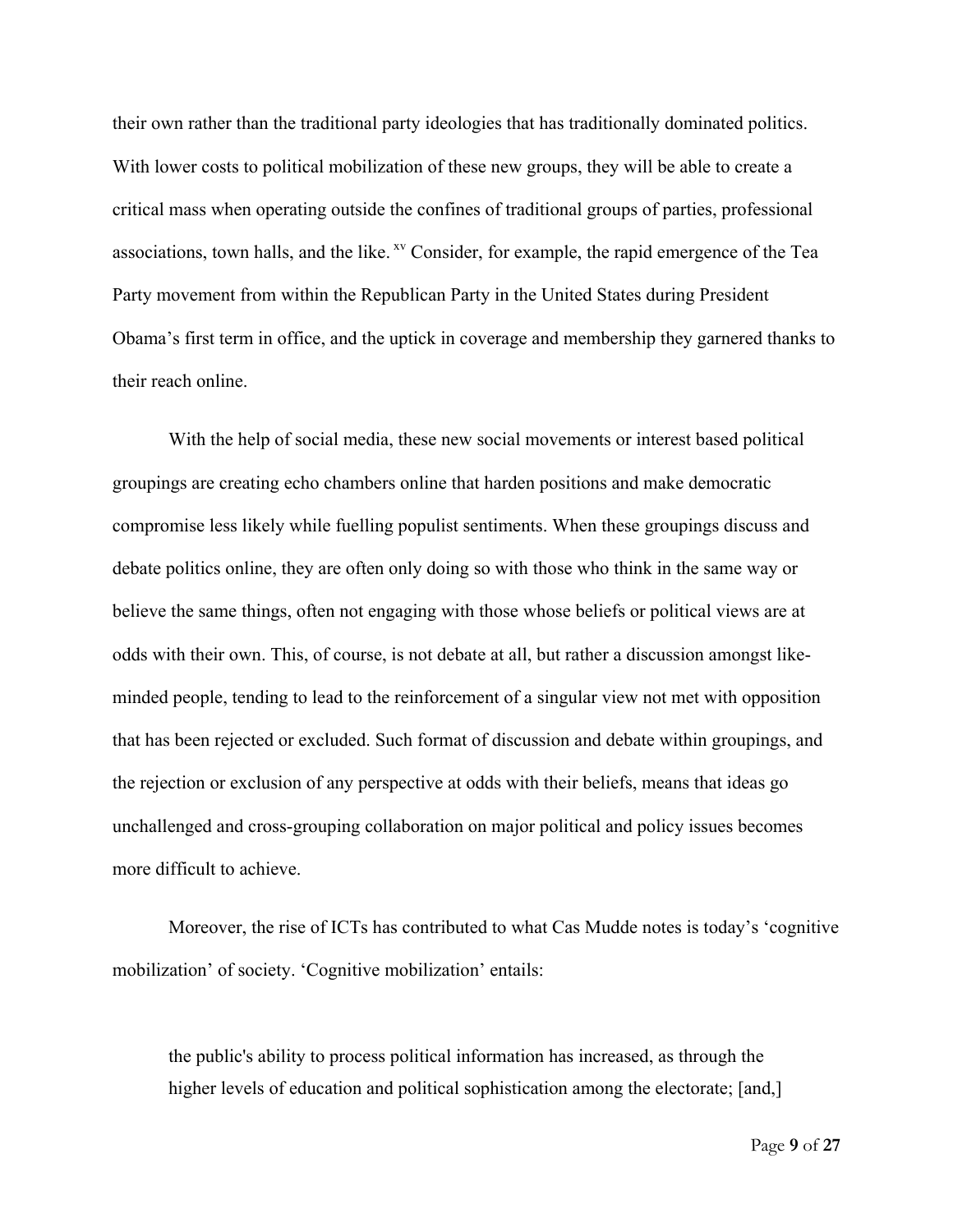… the cost of acquiring political information has decreased, such as through the expansion of the mass media. Cognitive mobilization thus means that more citizens now possess the political resources and skills that better prepare them to deal with the complexities of politics and reach their own political decisions without reliance of affective, habitual party cues or other surrogates.<sup>xvi</sup>

This is yet another structural change that has assisted in the rise of populist candidates and parties, as well as the populist rhetoric that continues to grip recent political discourse more generally. Mudde notes the 'cognitive mobilization' has meant the rise of the 'critical citizen' who is more self-aware of political issues and is not connected to traditional forms of groups like churches or trade unions. These citizens are no longer guided by the entrenched political elite, and are free agents – opting to choose their politics of choice from a wider spectrum of views in a manner not previously seen in electoral politics. The breakdown of the Republican and Democratic parties in the United States where supporters of the Tea Party, from within the Republican Party, and Bernie Sanders, drawing support from the Democratic Party, have created their own sub-movements. Such departure from traditional party politics that has dominated the United States for so long is emblematic of this critical citizen that no longer accepts the traditions of the two main parties, highlighting a tectonic shift in politics that will continue to have implications for the American electorate for decades to come.

Mainstream media (sometimes known alternatively as legacy media) is no longer able to control the narrative and no longer attached to traditional political parties, editorial boards, or the political establishment as they have been previously. <sup>xvii</sup> In an era of WikiLeaks, social media, and hashtags, the internet tends to have the final say on what is covered or viewed as politically important - often determining what is newsworthy and having a hand in shaping the content of traditional media outlets.<sup>xviii</sup> Consequently, traditional media gatekeepers have seen their power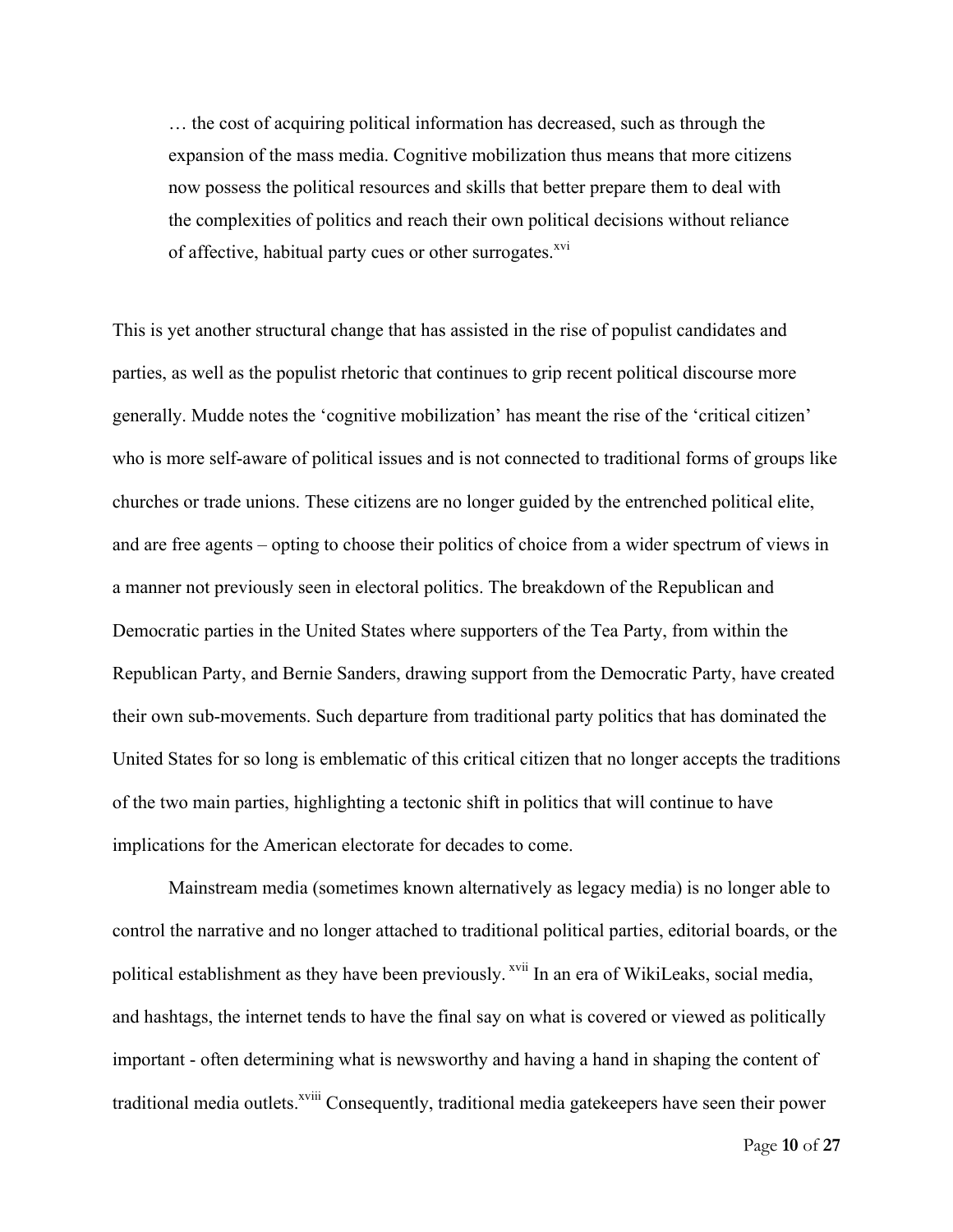continually eroded by the emergence of these new media forms. Mudde poignantly adds that the media has also become more sensationalized in an effort to create wider profit margins, with the quality of coverage having diminished, and where scandals dominate coverage – further appealing to populists who distrust their political leaders. <sup>xix</sup> This is but one way that new media has contributed to traditional media, not only guiding the narrative but forcing the hand of these traditional outlets to cover news of interest in a specific manner that is highly divergent from the ways in which news has been reported in the past. Ultimately, the rise of social media and disbursed sources of information makes politicians and public figures more visible for all to see and hence opens the door for profit-seeking media to expose leaders to political scandals.<sup>xx</sup>

#### **Implications of Populism on Democracy**

Looking at two of the strongest populist victories in the West, Brexit and Donald Trump, we see that both leveraged a romanticized view of the past alongside fearmongering about the future. In the Brexit debate, the rise of populism was driven in large part due to the geopolitical decline of the British empire, and a mass influx of immigration from the far corners of the world – where nativists assumed that they would be the 'overlords' of the newcomers. $^{xxi}$  The British working class have seen London transform into a cosmopolitan city that is increasingly out of reach financially to them, while successful globalized citizens relish in its development and transformation.<sup>xxii</sup> Britain's political right blamed this neoliberal metamorphosis of London on the EU, rather than on the domestic policies enacted by Thatcherites during the 1980s, as well as subsequent pro-market governments such as Tony Blair's 'New Labour' and David Cameron's Conservative government.<sup>xxiii</sup>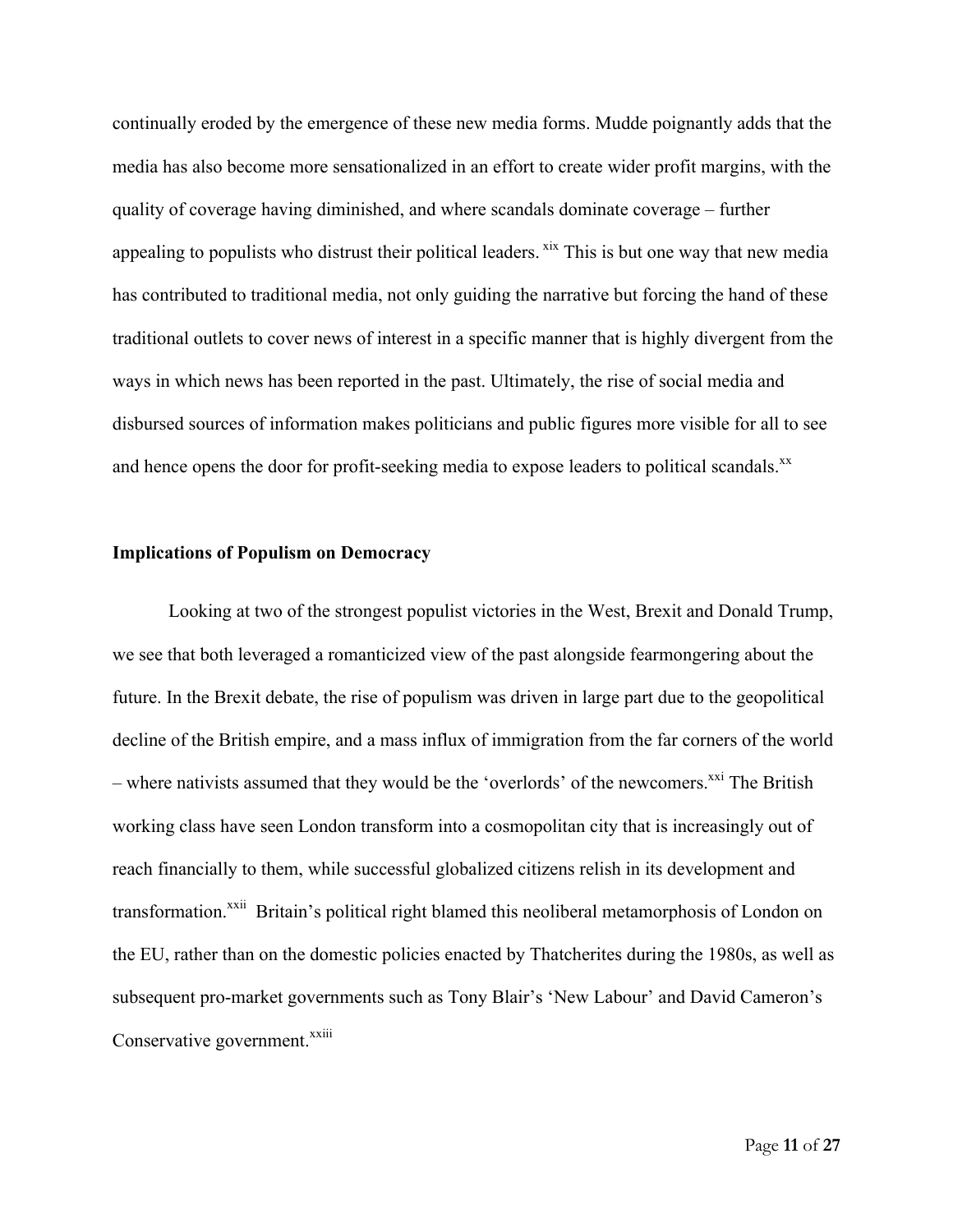Externalizing blame for socioeconomic hardship onto both Brussels and the establishment was key for Brexit campaigners, but romanticizing the past helped rile up the British base to secure support for the Brexit effort. Similarly, in the United States, the golden age of being the premier geo-economic powerhouse in the global economy meant that manufacturing and wealth generation was based in the industrial heartland of the United States which served as the workshop of the world; cities of the Great Lakes region and the Northeast such as Detroit, Pittsburgh, and Cleveland exemplifying economic dynamism. These glory days are now bygone, as rust belts states have seen the decimation of the manufacturing employment which generated broad based economic prosperity. In contrast, some have argued that Canada and Australia do not have "ideas of lost national glory" like those that have permeated American and British culture, and are therefore less susceptible to this type of populism and political disruption.<sup>xxiv</sup>

Trump's populist message was an appeal to the golden age of American hegemony. However, after decades of globalization Washington's power has fallen far from the omnipotence it once exercised, the economic heft of the United States declining relative to large emerging economies such as China which realized rapid 'catch-up growth' from the waning years of the twentieth century to the present moment. Donald Trump's win has marked the beginning of the forward march and successful gains of populists in contemporary western democracies. The most obvious harbinger of Donald Trump's capture of the Republican presidential nomination and subsequent victory in the 2016 presidential election in the United States was the Tea Party wing of the Republican Party. Comprised of a coalition of right-wing media, conservative religious leaders, and business nationalists, the Tea Party movement engaged in heavy use of fearmongering towards President Obama, whom they derided as a Socialist that would usher in totalitarian rule and prevent the free market from operating, strip the

Page **12** of **27**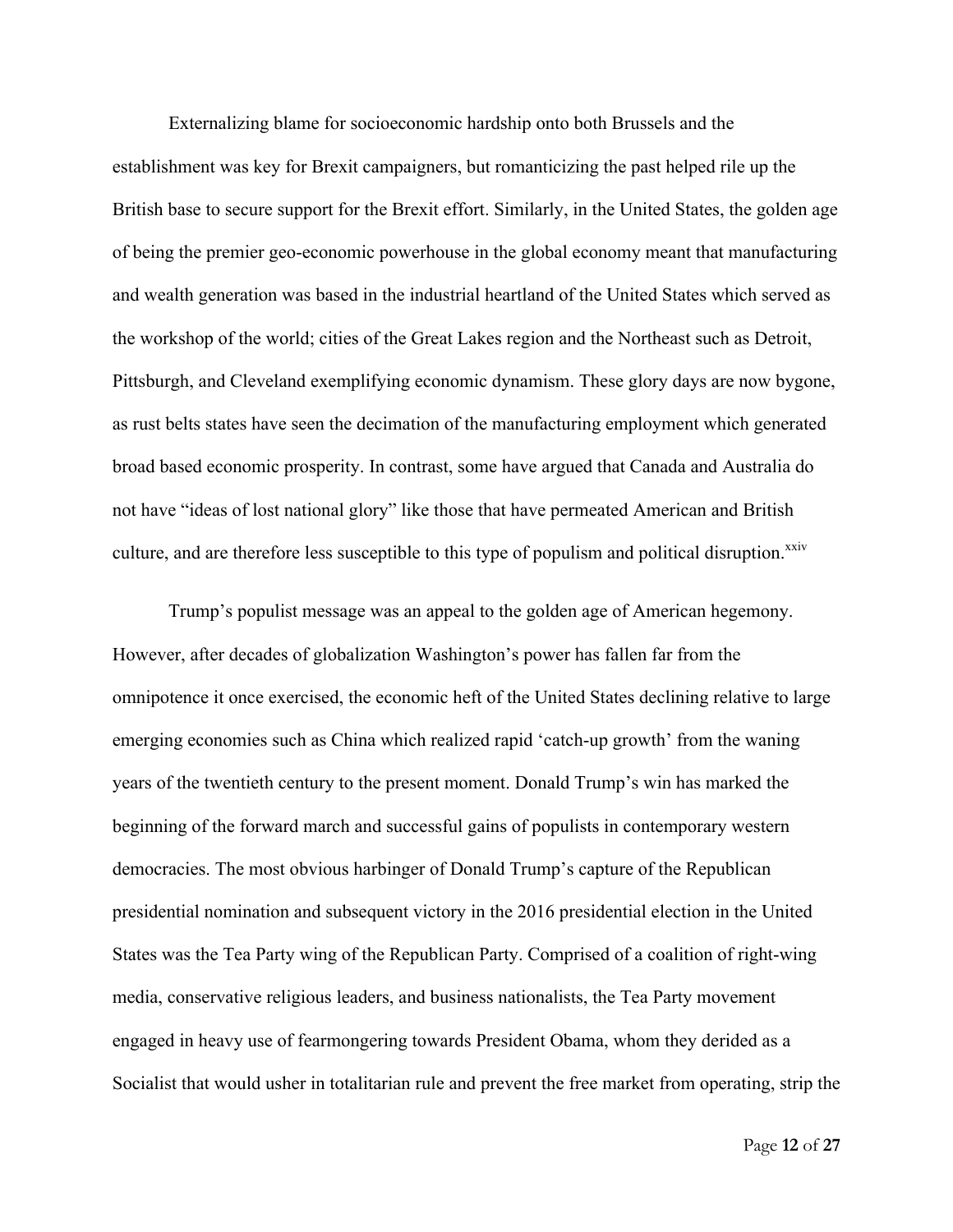American People of their right to bear arms, and introduce Obamacare – a culmination of big government ethos that would 'unplug grandma' like the days of fascists' 'ruthless cost-effective euthanasia' policies.<sup>xxv</sup>

Berlet suggests that right wing populism in the United States is not new – and indeed, populism is not a new concept – but that it can often be traced to a coalition of organizers that have mobilized alienated people throughout American history, movements that have carried wide-ranging implications. 'Hard-working' Americans of the lower middle class are often the ones mobilized as the productive core, while the wealthy elite – along with immigrants – are regarded as 'parasites' profiting off of their productivity.<sup>xxvi</sup> The Tea Party movement added racial and gender tropes to this binary of productive and unproductive groupings, with the government providing handouts to the later.<sup>xxvii</sup> It should be of no surprise that demographic analysis of populist supporters in Western societies show that they are more likely to be male, older, less educated, more religious, and white than traditional party supporters. xxviii This is not to say, however, that populism is unique to parties operating on the right-wing of the political spectrum with sexist, nativist or xenophobic tendencies. As has previously been mentioned, populist candidates and movements tend also to operate outside of traditional party dichotomies, and not all rely on racialized rhetoric and gender tropes to demonize 'the other'. In some instances, populist movements ultimately fixate on a singular aspect or factor associated with populism as the bedrock of their messaging – operating outside of traditional politics, but still able to gain traction due to their populist messaging that appeals to supporters who coalesce around those specific issues.

As Müller notes, many populist leaders who take to the helm of major parties or mass political movements describe their supporters as authentic or 'pure' – adding further moral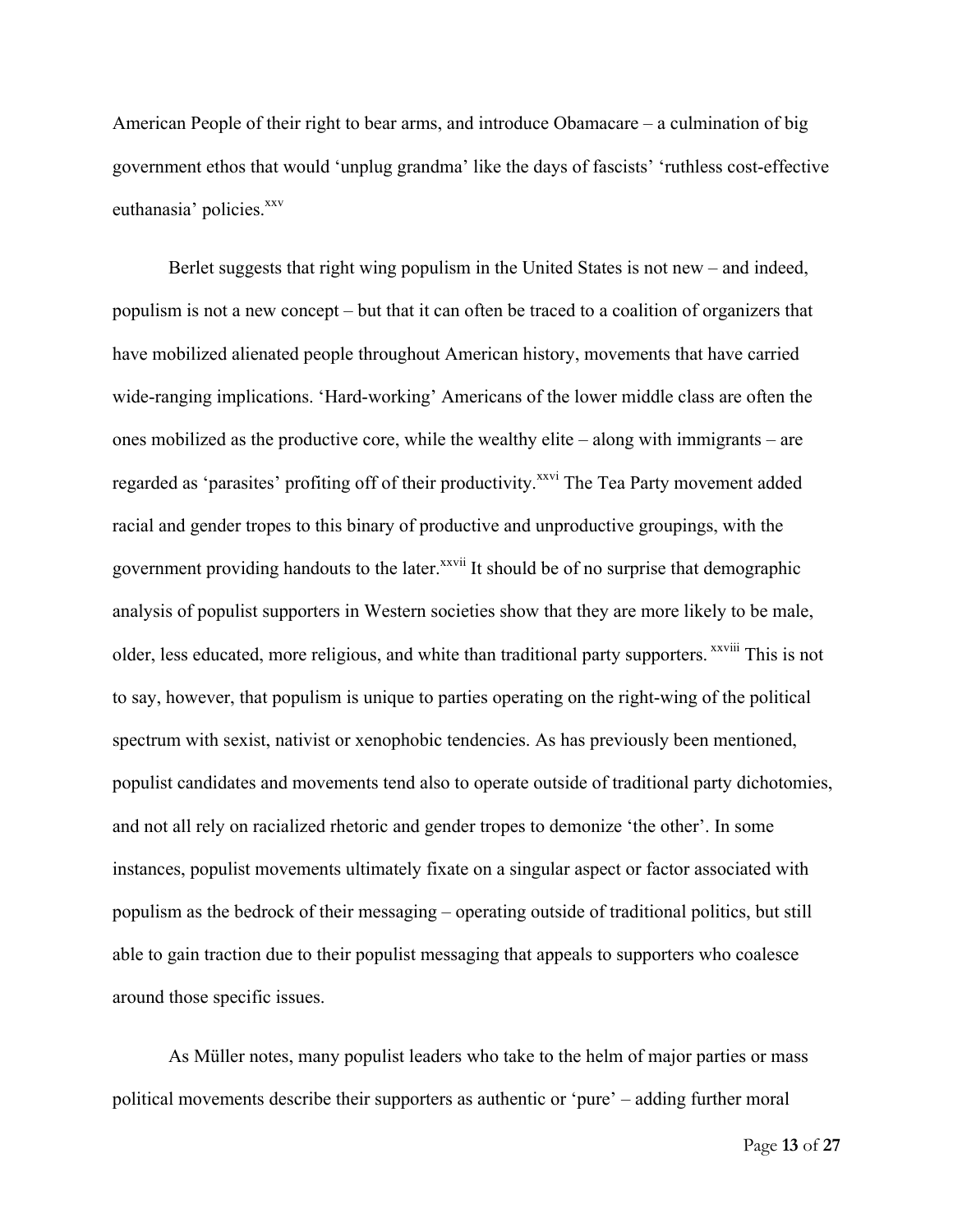overtones that can vilify and dehumanize the opposition. This makes collaboration amongst those with different political leanings or ideological beliefs inherently difficult, leading to a breakdown of productive bipartisanship when it comes to governing within democratic frameworks. The 'true' people are deemed to be homogenous and monolithic and are a community that is "bestowed with the wisdom of the common man".<sup>xxix</sup> Populist movements often extol the virtues of common sense, believing strongly that the objective truth to issues of great economic, social, and political import can be intuitively deduced by the common person, and that claims that these issues are too complex and intricate to be satisfactorily resolved in such a manner and may require a certain degree of specialized knowledge are attempts at deliberate obfuscation and misdirection The rhetoric of populists is to use emotive binaries like 'us against them' or 'patriot and unpatriotic', which is what often leads to its descent into xenophobic, homophobic, Islamophobic, and anti-Semitic tropes.<sup>xxx</sup> The 'glorification of the heartland<sup>'xxxi</sup> adds to this othering of minority communities, along with those ideals that do not fit the traditional attitudes and beliefs that are associated with it.

Some scholars have suggested that populist rhetoric is one of the key building blocks toward the rise of fascism, and therefore, as a result, cannot dismiss the implications such a comparison carries. Peter Fritzsche noted how Nazi Germany similarly used the populist rhetoric of productive middle class citizens and parasitic elites and businesses.<sup>xxxii</sup> Hence, Berlet warns that fascism is a bottom up movement predicated on populist rhetoric.<sup>xxxiii</sup> Populism can also be inherently anti-liberal, though this is not always the case. All forms of opposition, be it the media, politicians, experts, and the like are easily described as the 'enemy of the people', while populists assert themselves to be representing the people's will and their best interests.<sup>xxxiv</sup> What makes populism threatening to democracy is the 'othering' of opposition movements that are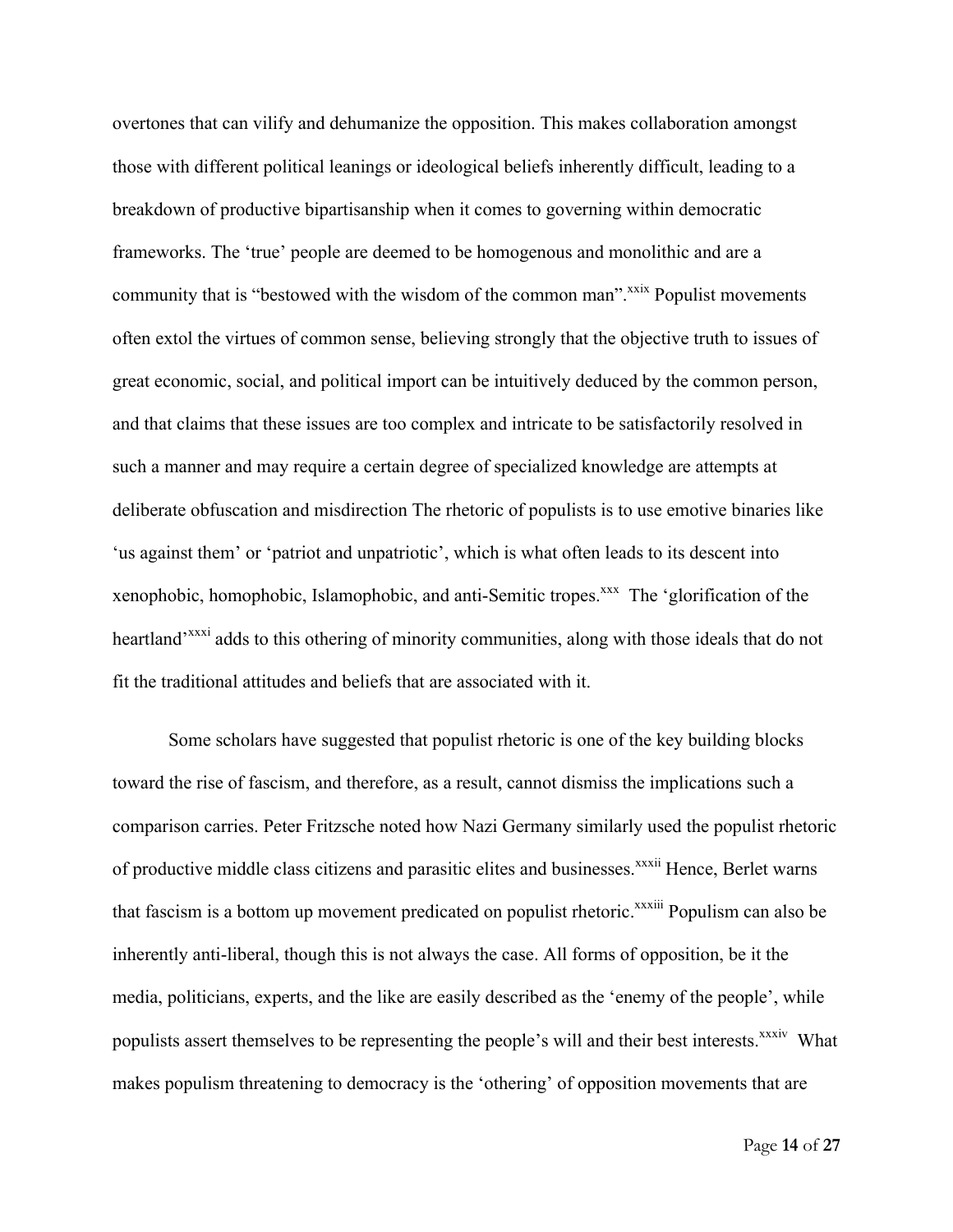meant to compete in the polity under a democracy. This undermines the traditional political process, and the political debate that forms the bedrock of democratic government – thus the parallels that can be drawn between populism and fascism, given that both exhibit similar characteristics when held in relation to one another.

Democracy can also give rise to the fulfillment of populist ideals. After all, populism relishes the idea of direct democracy that is unmediated by filters of intellectuals, experts, or civil servants, to give voice to 'the people'. This again plays into the notion of giving the power back to the people, whereby the common man can take back his power that has been stripped from him outside forces described as elite and out of touch with civil society at large. The institutional structures of democracy, however, are soon portrayed as the very enemy of populism in these cases.<sup>xxxv</sup> The 'absolute sovereignty of the people' is primary and the functional organs of democracy like courts and legislatures are secondary.<sup>xxxvi</sup> Populism is therefore not the same as liberal or constitutional democracy. *xxxvii* Hence Paul Taggart notes populism is "of the people, but not of the system".<sup>xxxviii</sup> Indeed, this relates back to Mudde's conceptualization of populism as an ideology that emphasizes the schism between the people versus the elite, whereby the elite are perceived or described as corrupt and out of touch with the needs of the people that they are meant to serve. This is largely the case with mistrust of government or business, where they are seen as working against the interest of the people they are meant to benefit.

The use of social media and other direct platforms enabling communication directly with the people – like talk radio or non-traditional media outlets – can help to build a sense of community among the populist base. xxxix Again, this speaks to the siloing of political dialogue and lack of discourse undertaken by those with competing political views and different

Page **15** of **27**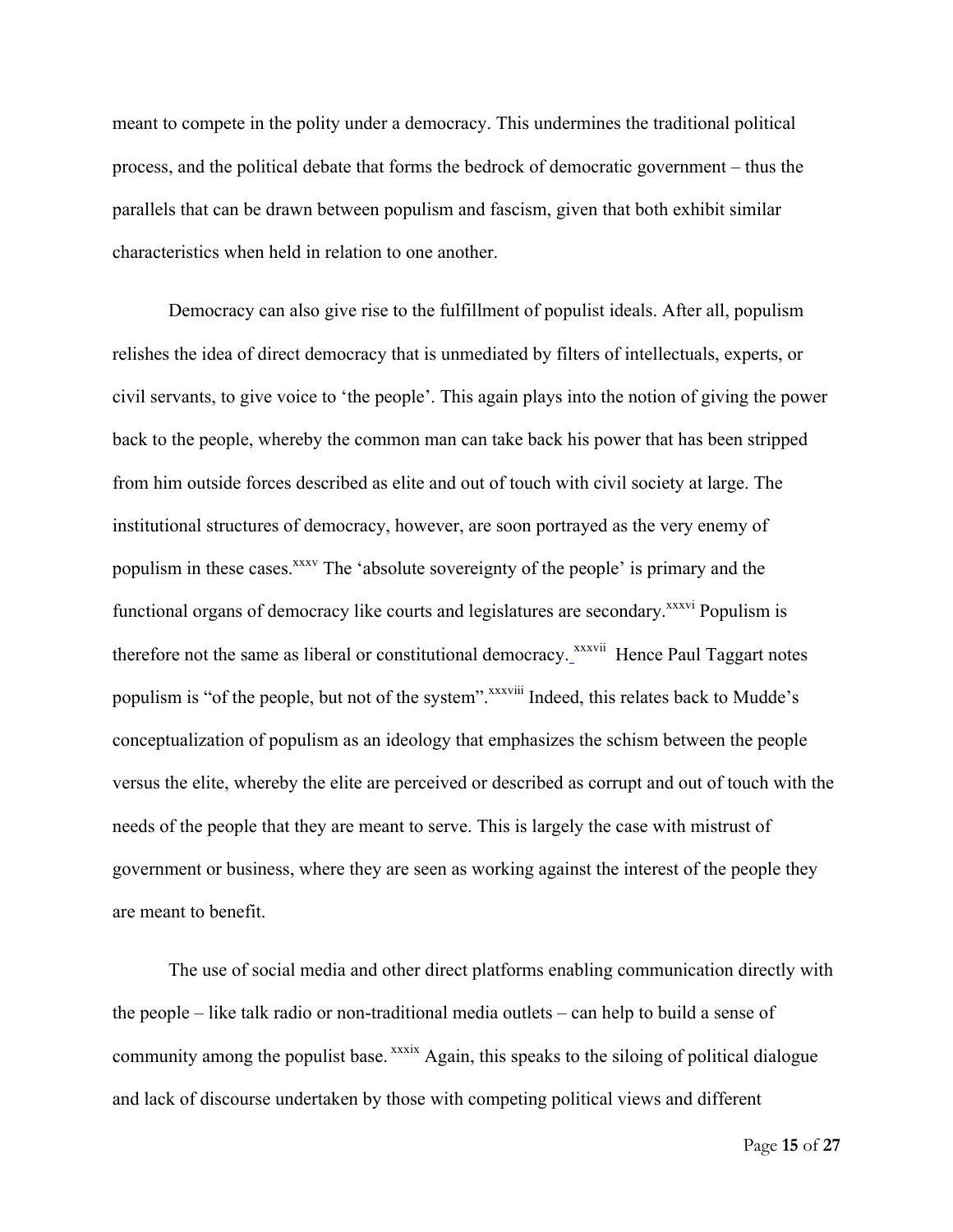ideological beliefs. This direct form of communication between the masses and the leaders also allows both to bypass journalists of traditional media who have to comply with journalistic norms and codes of conduct.<sup>xl</sup> This breakdown of traditional media relations, and the siloing that occurs as a result of direct communication that is often leveraged by populist parties and candidates, contributes to a new kind of political dynamic – whereby productive dialogue is difficult to achieve between communities that have become highly polarized.

This is perhaps most dangerous, in that that populist rhetoric asserts its supporters' moral superiority and their authentic voice of the people while denying the value of pluralism that is inherent in a liberal democracy. Consequently, Comaroff suggests that populism naturally gives rise to a demagogue leader that feeds off the masses. This conjures up patriarchal, father-like figures that bypass democratic structures to talk directly, in unfiltered fashion, to their constituents. <sup>xli</sup> Taking a look at the discourse and narrative of the Tea Party movement, Benjamin Schrader similarly found that the movement adopts hyper-masculinity tropes.<sup>xlii</sup> The rise of the Phillipine's Duterte, America's Trump, Turkey's Erdogan can easily fit this mold of the alpha male who is seen as charismatic and yet uncensored from usual social mores. These populist leaders become integrally connected to the movement they have helped to create, speaking directly to their base in a manner such as Schrader suggests.

Margaret Canovan suggests that we ought not to be surprised that populism was born and flourishes in democratic societies. Indeed, the bedrock of a democratic society is the right of its citizens to express their political will come election time when choosing government leadership. Canovan, however, warns that populism – unlike many new social movements that are also antiestablishment – also tend to attack 'opinion-formers' in media and the academy. Populists are not fickle or unprincipled for being anti-globalization in one state and then anti-welfare state in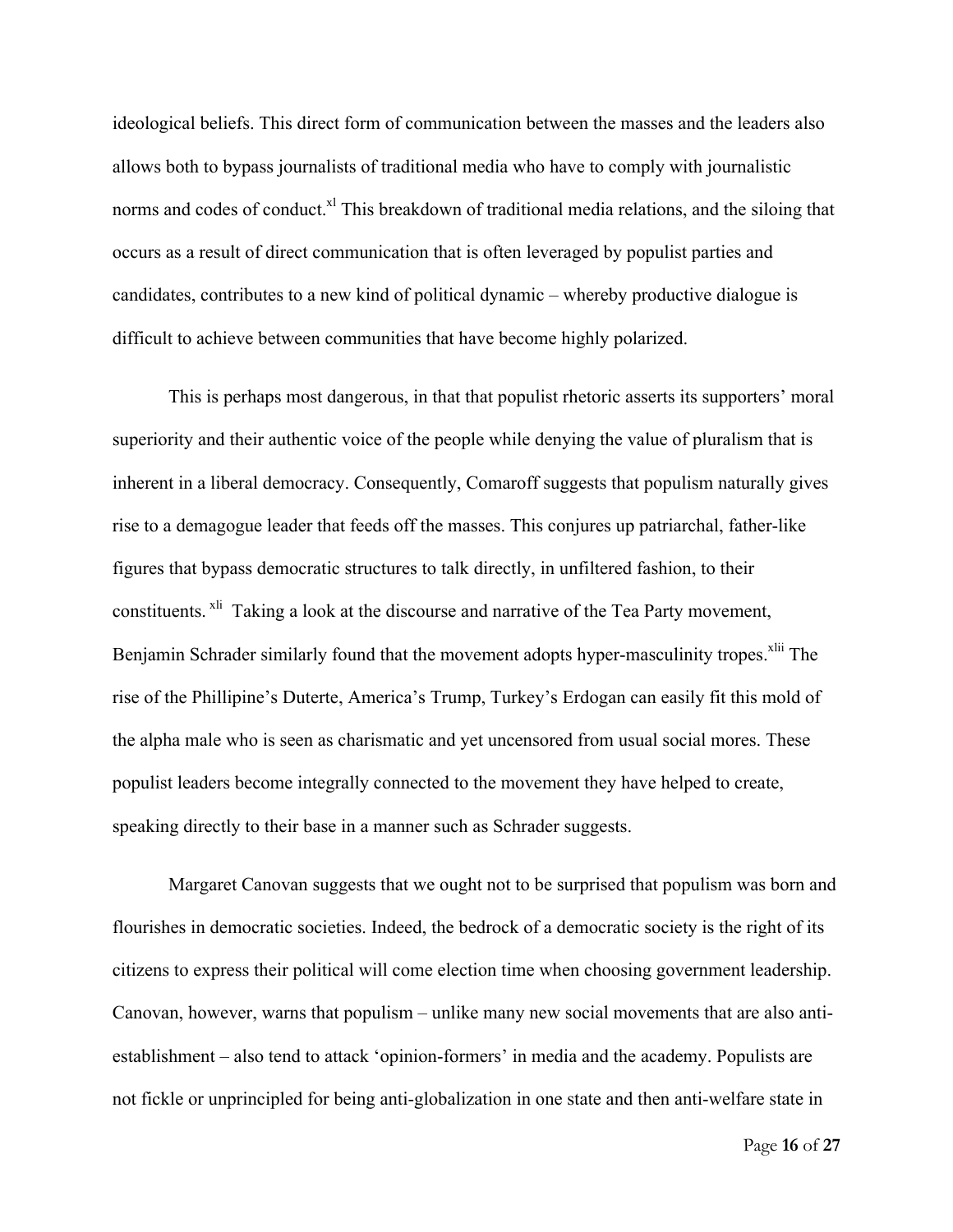another, but rather populists are an alternative view to whatever the opinion-formers are advancing – and this naturally differs from one context to the next.  $\frac{x}{y}$  Hence we can expect populism to rise from both the right and left of the political spectrum. In fact, based on a social media analysis, right wing populists tend to critique the media, whereas left wing populists tend to attack the economic elite; both, however, do so in the 'name of the people'. $\frac{x}{y}$  For example, the election saw wide-ranging critiques of the media coming from the Trump campaign – which stood in direct contrast with Bernie Sanders' campaign focus on the vast wealth wielded by the economic elite in the United States. This difference may stem from differing notions of who exactly constitutes 'the elite' of a society, with left wing populists pointing to the plutocrats who control a disproportionate share of wealth, and their right wing counterparts fixating on a cultural elite which hold outsized power over the means of shaping public discourse.

Once in power, populists can continue to govern with the same populist rhetoric, despite what might seem like a contradiction of being an anti-establishment movement whilst within the highest helms of the establishment, as is noted by Müller. What can one expect when under populist reign? Müller notes three things: hijacking institutional structures, embedding clientalism by trading favours and state benefits for its populist base in exchange for continued loyalty, and suppressing civil and liberal society. <sup>xlv</sup> We have already seen the erosion of democratic institutions like the courts, free press, constitution, and parliament in various states ranging from Turkey, to Hungary, and also Venezuela. There is some evidence to suggest that states with more vital and robust institutions beyond the legislature, which were designed and cultivated with the expressed purpose of maintaining a balance of powers within government, may prove more resistant to populist incursions, and so be able to curb the worst excesses of populist movements that take power at the ballot box. It may be too early to tell if the Trump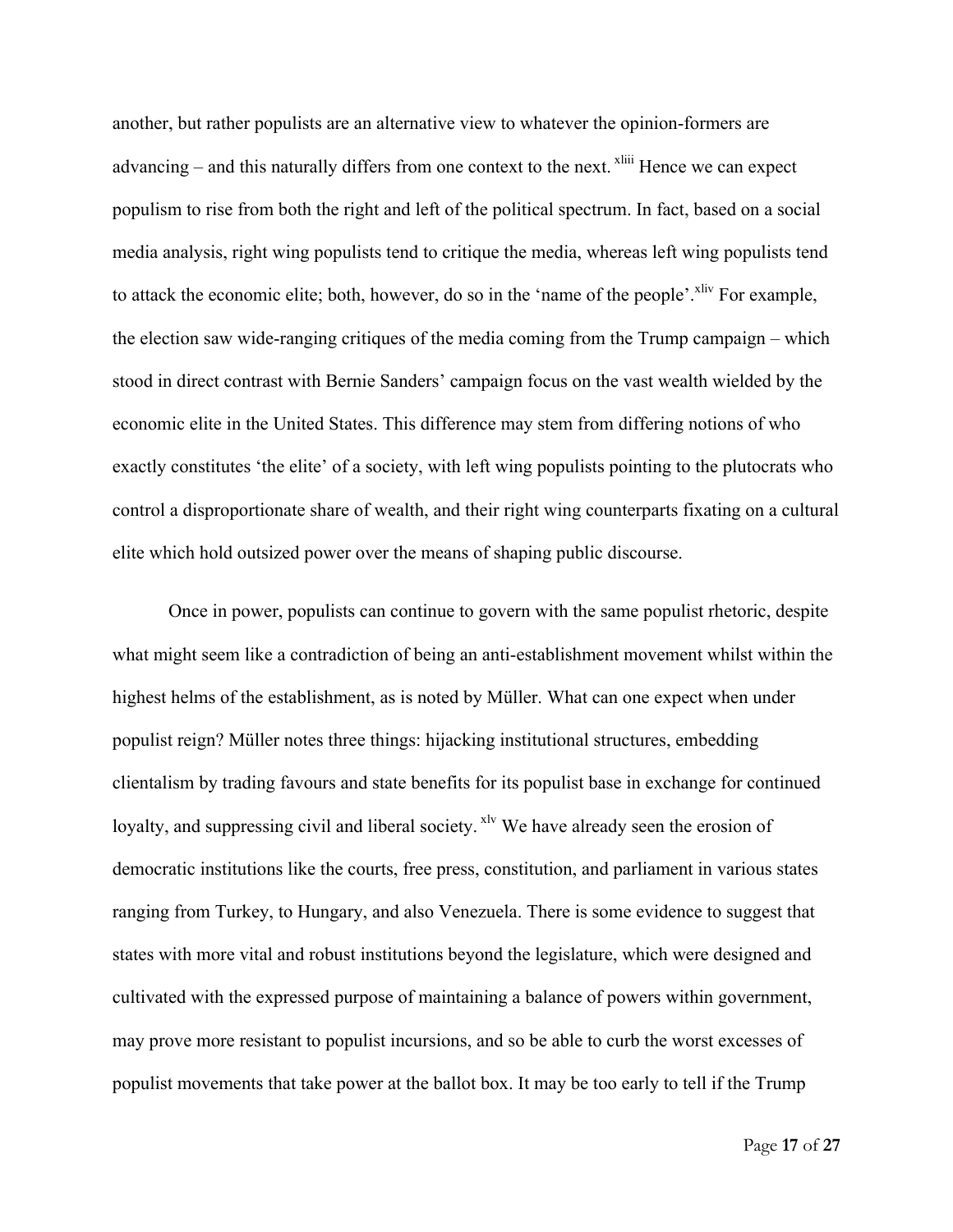administration will successfully erode the democratic edifice of the United States. There are plenty of Trump critics who believe that his brief term in office has already eroded some American rights.

The rising power of courts as arbiters of deep normative debates that has divided societies is a natural consequence of democratization. But this has also given rise to 'culture wars', in which populists believe that the courts no longer reflect the will of the people. The fissure between the courts, which tend to be more progressive on social and cultural issues, and the people has become increasingly evident. This creates tensions where political parties campaign on key issues only to claim inability to bring down change thanks to the power of the courts. This has been particularly evident in the United States, where the courts are seen as a check on the power wielded by the government – one branch as a mediator among those who wield executive and legislative power. People are more demanding and, in order to survive politically, governments need to be more responsive to their citizens than ever before. Yet populism decries the power taken away from the people and put into the hands of the courts. <sup>xlvi</sup>

The resilience of Western democracy has fended off these populist pressures against the democratic states, but the previously noted non-Western examples witnessed the ascent of populism a decade prior to the onslaught in the West – some humility is thus needed. Moreover, even though many Western European countries did not vote for populist parties in recent elections, their shares of the popular vote have generally increased over the years and have made notable gains since the 1960s.<sup>xlvii</sup> For instance, despite the fact that Marine Le Pen of France, Wilders of the Netherlands, and the Alternative for Deutschland in Germany did not win in their respective 2017 elections, they all managed to increase their share of the seats in their national parliaments than previous elections, and will thus be important members of the opposition in the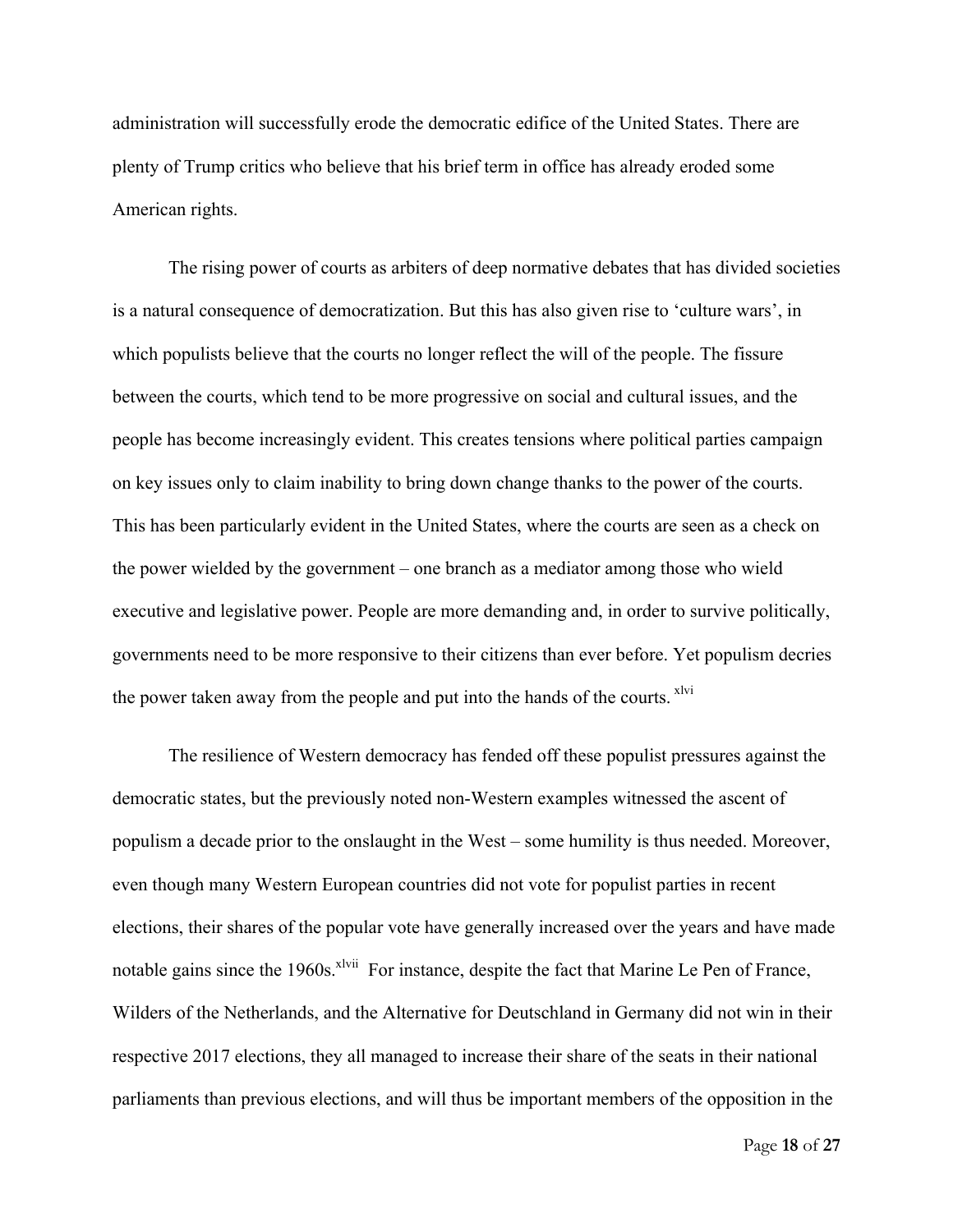future. This is something new, and it would be in error to assume that the Brexit/Trump wins were the last of the populist train in Western electoral politics. Moreover, all of these movements wins or gains in elections have already had a negative affect on the civility of discourse in their respective countries.

There is also another structural reality that will add global pressure and give fuel to populist rhetoric. In a world of increasing numbers of failed states, raging civil wars and global climate change, we will continue to see an influx of immigrants and refugees who want to migrate to the West in order to build a new life. This will primarily affect Europe and the United States due to their geographic proximity to the sources of the largest migration movements, though migration patterns to Canada will also be affected by some of these same push effects. On the pull side, Canada will also need labour and immigration to support our aging population's expectations of a generous pension, comprehensive healthcare, and wide-ranging social welfare benefit systems. Given Canada's previously mentioned demographic decline, with large portions of the Canadian workforce expected to retire en masse in coming years, sustained flows of immigrants will also prove necessary to ensure the country's continued economic prosperity, to foster economic innovation, and to fulfill the needs for global talent and semi-skilled labour.

Several policy initiatives to increase our intake of new Canadians in light of these considerations are currently under review. The demographic reality of our country is that we need new Canadians to fill our labour and talent pools, and our newly welcomed Canadians will likely want to retain and celebrate their home cultures, religious beliefs, and identities that are increasingly facilitated by globalization and information communication technologies. Western and Canadian identities will change with the continued influx of new immigrants. Given the cultural makeup of Canada, some of the anti-immigrant rhetoric that has become commonplace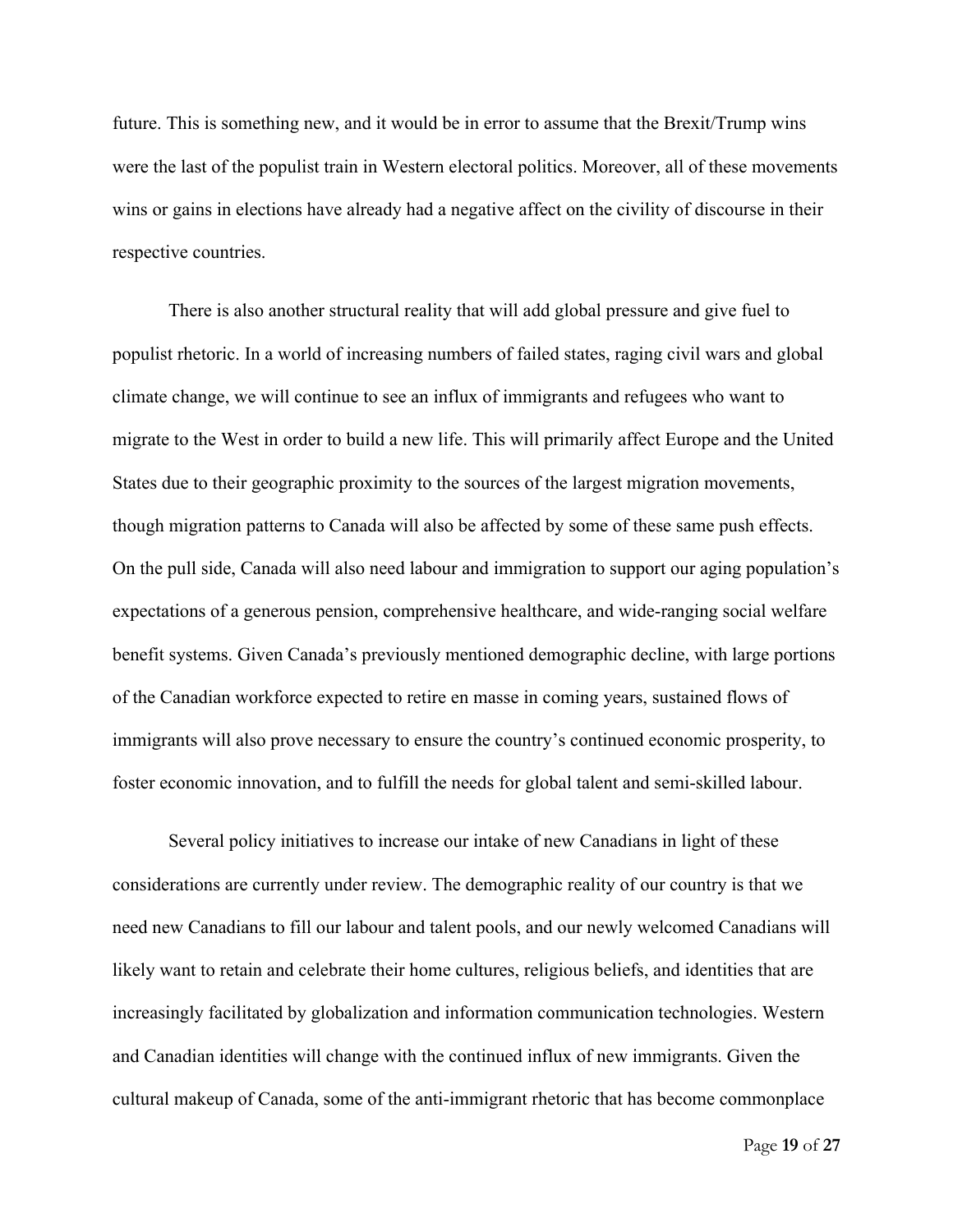among other countries where populism has taken hold will likely not have the same breadth of impact in Canada, given our admitted need for immigration to maintain our economy moving forward.

While this demographic reality and need for increased immigration is often recognized by some Western policymakers and many Canadians, the threat posed by rising global populism taking over many advanced democracies still needs to be considered and better understood. While Canada often celebrates the notion that differences amongst us is a healthy contribution to our multicultural mosaic, there is no ignoring the threat of divisive populism that is sweeping across Western democratic countries and no benefit to be found in being complacent about Canada's prospects for escaping this phenomenon.

While Canada demonstrates characteristics that set us apart from other countries that have seen a rise in the prevalence of populism and populist rhetoric, we have not been immune to the increased incidences of associated hate crimes and terror attacks connected to right-wing, antiimmigrant ideologues. The attack on one Quebec mosque is perhaps the most evident instance of this brand of right-wing, populist violence, however the increase of macroaggressions and racism on our streets is also notable in day to day life. The rise of Rebel media in Canada, clearly funded by Russian interests, to bring a populist narrative into Canada is already making its mark.

Another factor to consider is the potential rise of terrorist activity against soft Western targets. As ISIS enters its death throes and foreign recruited fighters attempt to return home, or those with aspirations of joining ISIS are encouraged to remain in the West to commit their atrocities, the vulnerability of the West to radical Islamist terrorism will be exacerbated. The likely consequence of this would be to aggravate the populist backlash against immigrants and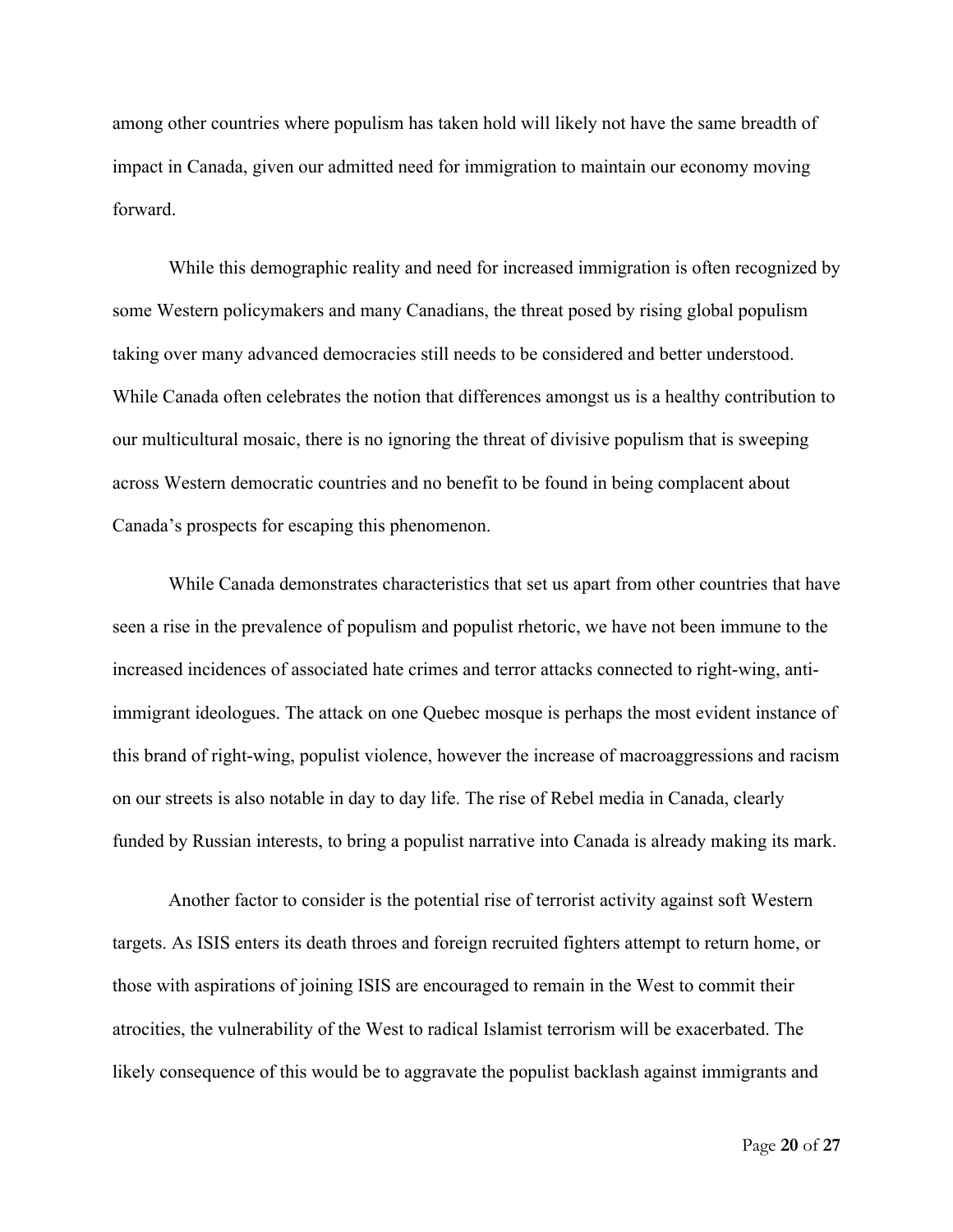increase the already rising incidences of hate crimes. Sadly, we have seen this play out in Germany, for example, which was previously welcoming to refugees and immigrants, but is now seeing a surge of radical neo-Nazi activity and Islamophobia after the terrorist attacks in Paris and Brussels. Canada continues to see the rise of both anti-Semitic and Islamophobic attacks on its citizens; sadly this may rise and not diminish thanks to the populist rhetoric online in Canada today.

The volatility of the Canadian and global economy and potential economic malaise forecasted by a number of reputable organizations like the International Monetary Fund could also bring a new source of potential instability and rising populism. Throughout the West, jobs lost in manufacturing, offshore manufacturing to low cost producers, rising inequality and higher unemployment are all being forecasted to accelerate rather than reverse. Xlviii In Canada, for example, jobs lost in the mining industry or in the oil sands are certain to cause grievances amongst those working in those sectors – particularly given the fact that these lines of work are facing a backlash onto themselves given their environmental implications and the upward trends of environmental awareness taking place around the globe. This type of dynamic tends to resemble the siloing or 'us versus them' mentality that serves as the foundation for populist success and, while this does not definitively mean that a populist campaign will emerge in Canada building on these sentiments, these and other shifting workplace dynamics cannot be ignored.

#### **State of Knowledge: Strengths and Gaps**

The strengths in the literature on populism is the ability to unpack and dissect populists' rhetoric. The contribution of political philosophers to the body of literature on populism has been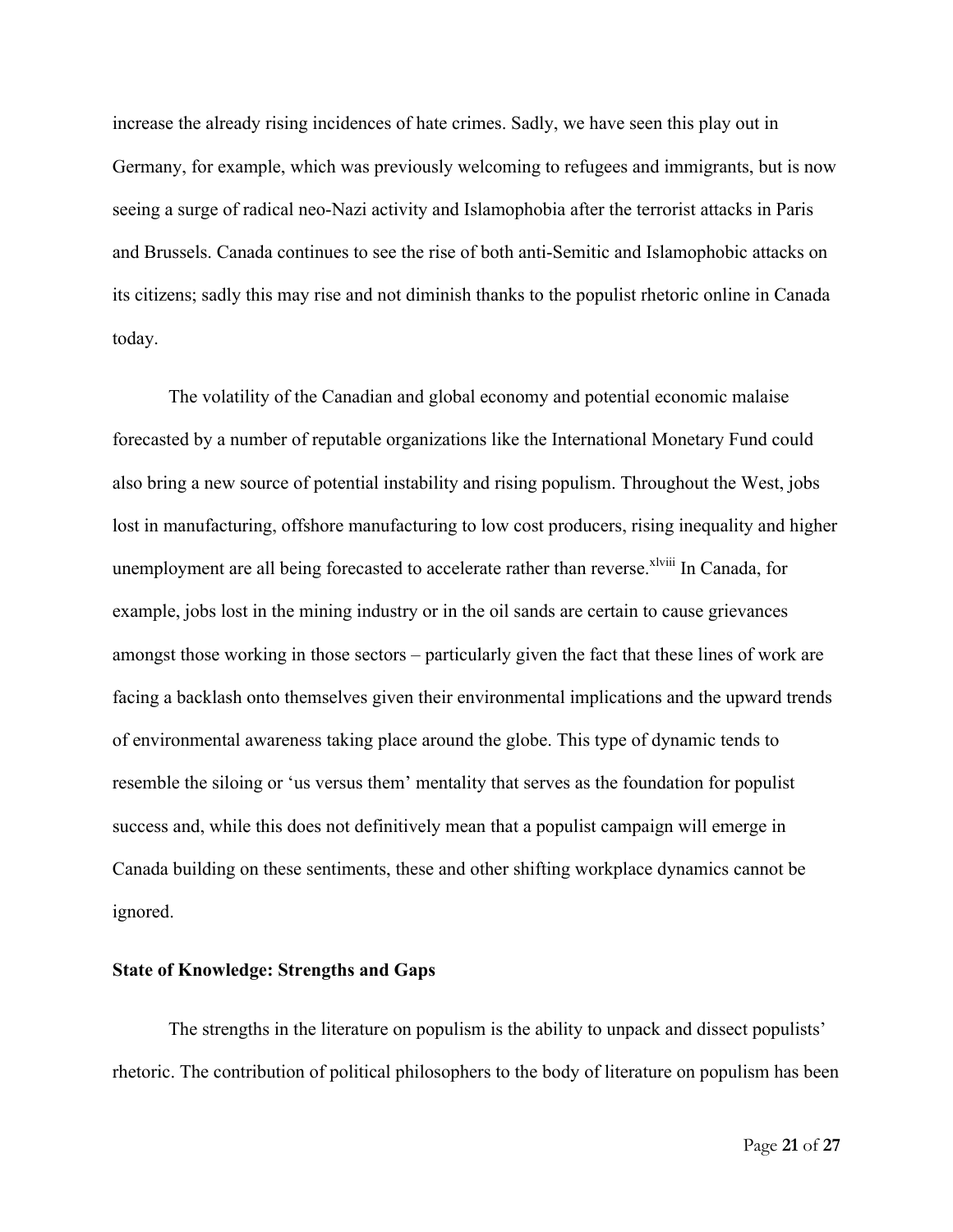most striking. The contemporary case studies of populism have also tended to be more focused on Europe, but the literature on Trump and his campaign are slowly starting to percolate into academic journals. Another strength of the state of knowledge is the contribution of media studies to noting how populists have been able to utilize and thrive using social media. Political scientists in comparative politics have also contributed to the literature, but those studying international relations have yet to synthesize how these populists learn or teach each other. The connectors between populists is still unclear.

A key gap in the literature is how to predict or notice the signs of a political system sliding into populism before it is too late. Are there ways to predict where populists can take hold? There is also a real dearth of information on Canada. Yet, there are some sign of this populist sentiment already available on social media channels. Again, rebel media is building its base of Canadian followers with troubling rhetoric and messaging about immigrants, mainstream media, and Canadian politicians.

A sign of a strong society in times of great upheaval, such as the populist insurgencies of today, is a community's resiliency. Resiliency is about tools and resources that communities, individuals, and societies utilize to withstand the negative effects of social dislocation. Of course resiliency is effective when it is bottom up, participatory, and reflective of local circumstances and contexts. A gap in the literature is detailing some of the resiliency tools that have worked in other countries to fend off the negative effects of populism. These are all still to be explored and much work needs to be done.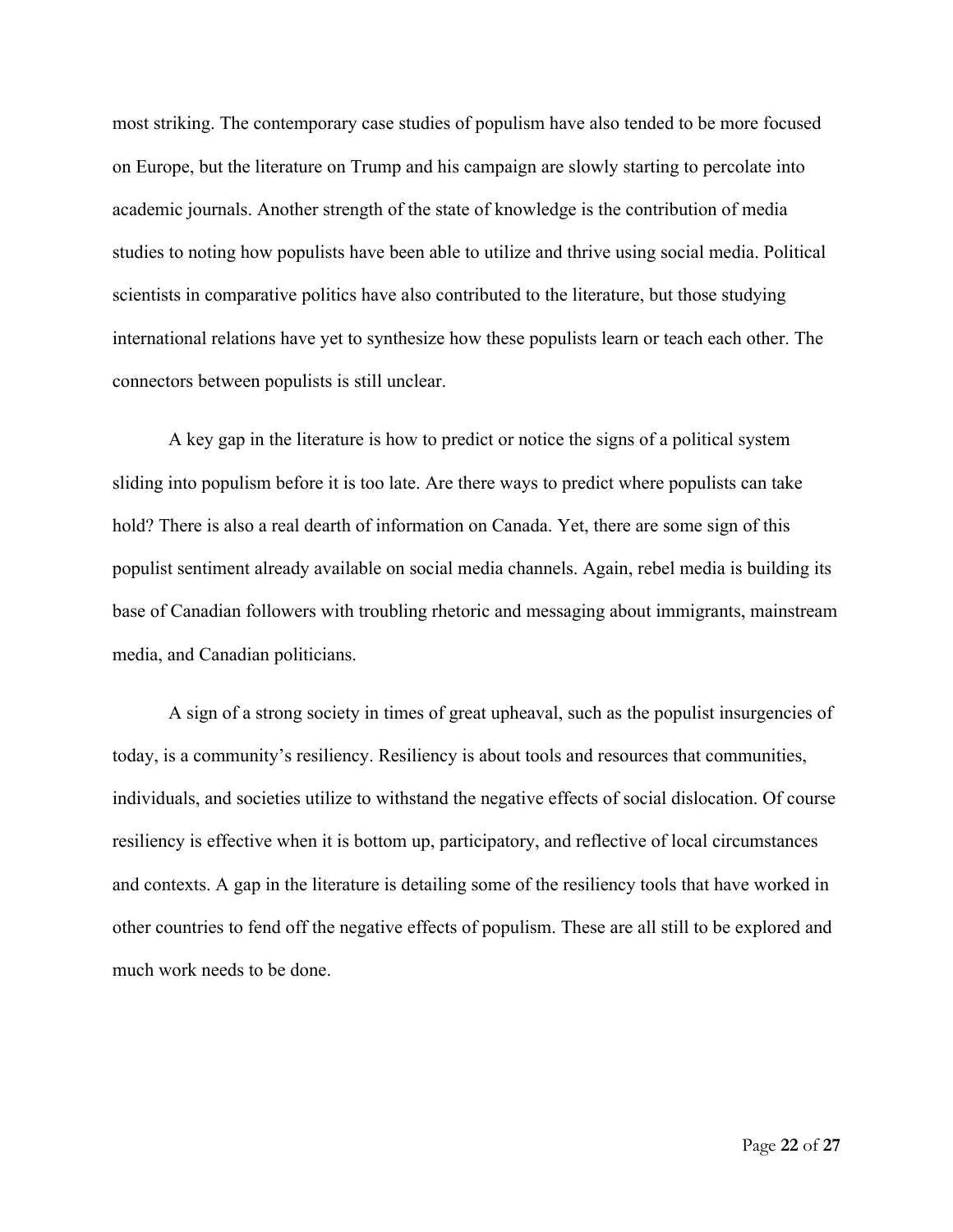#### **Knowledge Mobilization**

The target research users of the synthesis results are academics, policy professionals, and the wider public including the media. I aim to use my academic, policy, and media networks to present and share my project findings with target users. Policy audiences will benefit from having trusted and verified academic and policy relevant material that has been collected, collated and analyzed.

I will use existing professional networks within government agencies, such as Heritage Canada, Public Safety, the RCMP, and Global Affairs Canada, to request consultative meetings in which research findings will be presented. I have already published a number of op-eds in the Globe and Mail based on initial research of this project and I also look forward to presenting my findings in current affairs magazines such as Walrus and Policy Option which are read by many policymakers. As a frequent media contributor, I also believe that my media profile will be of use to bring astute analysis and awareness of the potential of having populism spread in our country and ways of building resiliency.

#### **Conclusion**

Populism has come and gone as a political phenomenon throughout history. But today it seems far more potent than ever before. With the rise of social media and a divisive media landscape that thrives on scandal and othering, it feels like populism is at the doorstep of every democratic country. The known drivers of populism, like social, political and economic dislocation of middle class workers are not going to reverse any time soon. Indeed, the global economy is increasingly seeing less drastic growth and many economists forecast a decrease in productivity in output, particularly with our ageing societies. Yet our media landscape is more open, our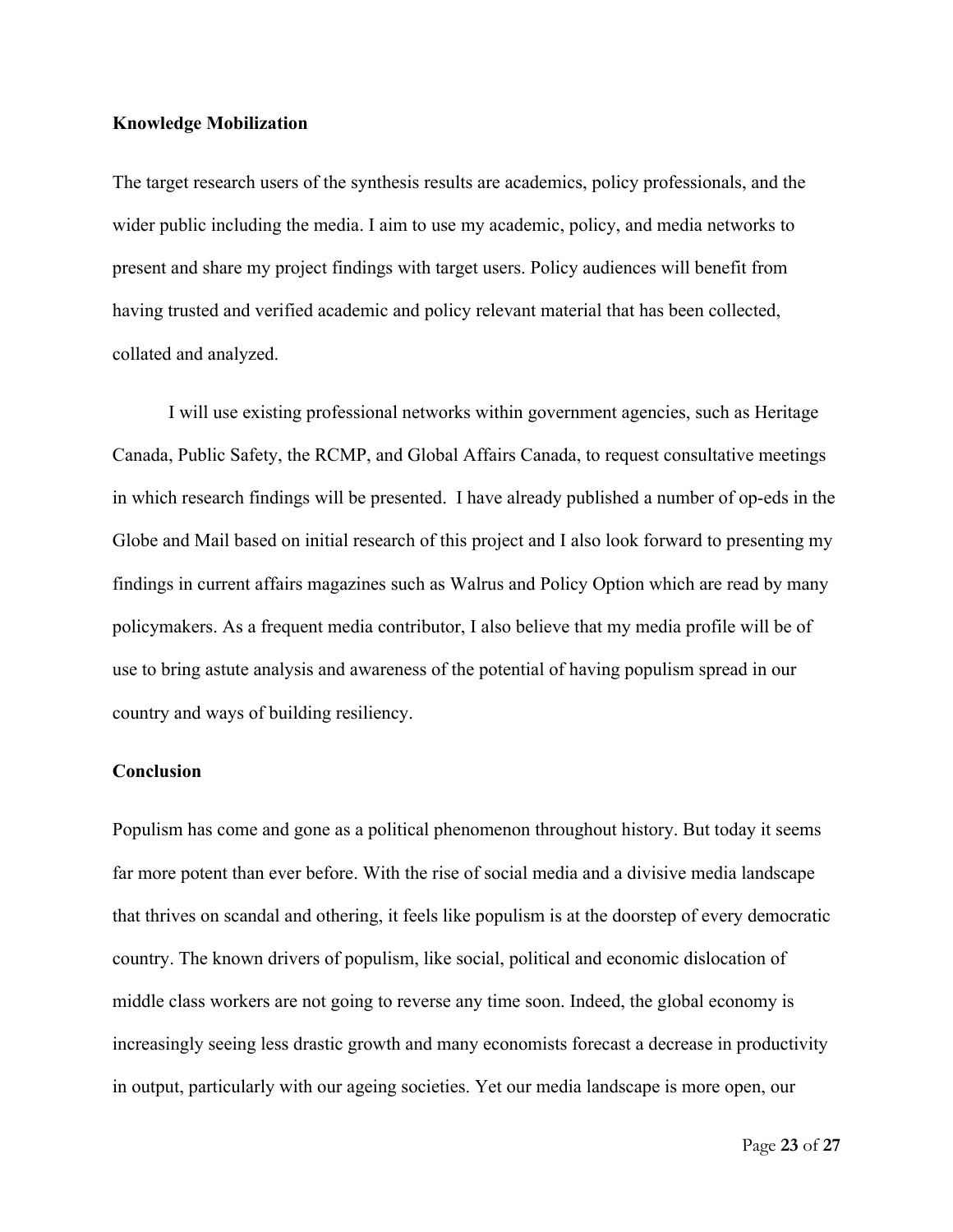politicians seem increasingly more out of touch, and the global problems that many countries face are likely on the rise. Populism of the right-wing is ever more troubling as it eventually veers into xenophobic, homophobic, and sexist discourse that target the liberal values our modern democracies are built on. We know a great deal about how to spot populist rhetoric, but we know little on how to guard against it and how to stop it.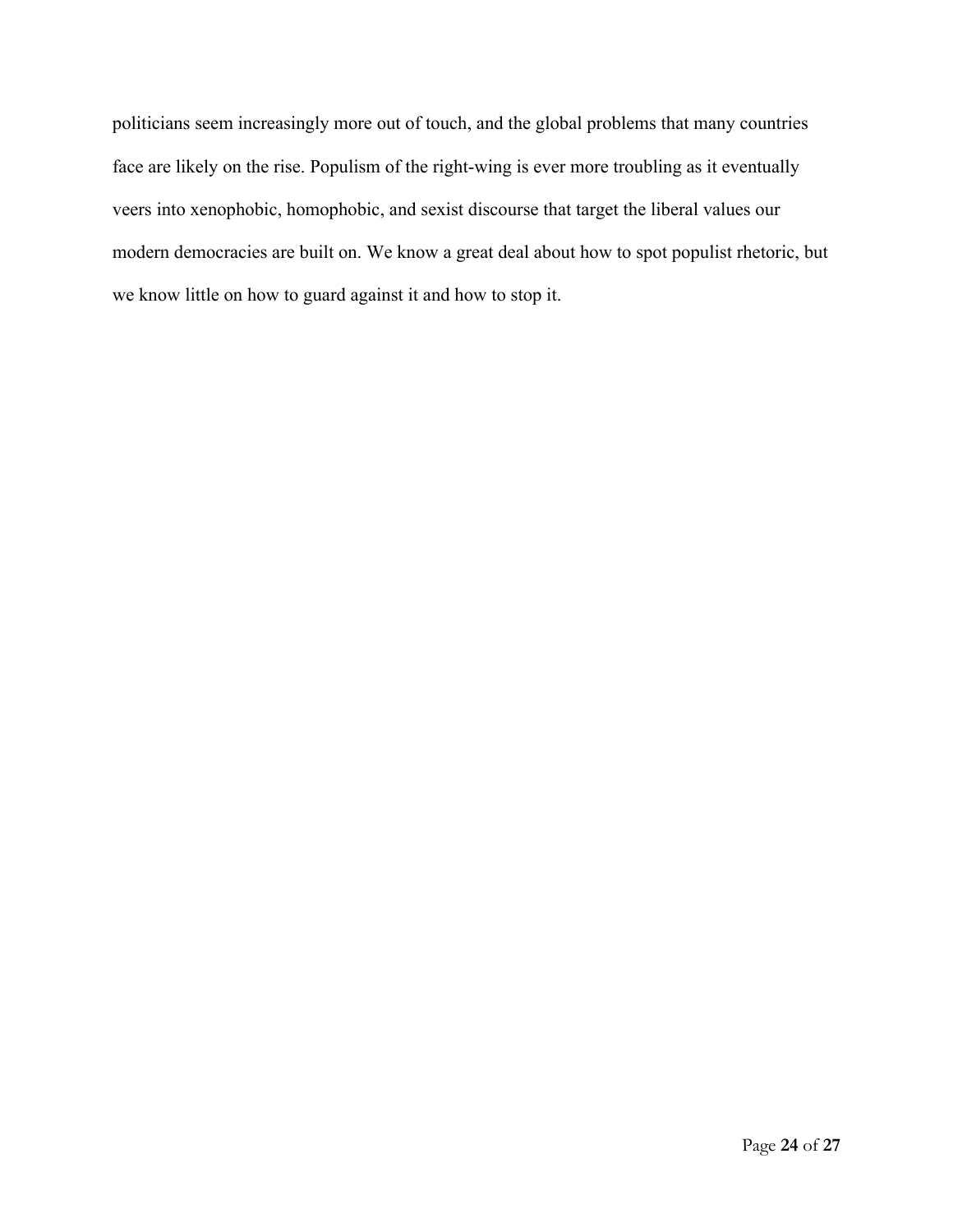# **Bibliography**

Bachmann, V., & Sidaway, J. D. (2016). Brexit geopolitics. Geoforum, 77, 47–50.

Berlet, Chip. "Taking tea parties seriously: corporate globalization, populism, and resentment." Perspectives on Global Development and Technology 10.1 (2011): 11-29.

Comaroff, J. (2011). Populism and Late Liberalism: A Special Affinity? The ANNALS of the American Academy of Political and Social Science, 637(1), 99–111.

Engesser, Sven, Nicole Ernst, Frank Esser, and Florin Büchel. "Populism and social media: How politicians spread a fragmented ideology." Information, Communication & Society 20, no. 8 (2017): 1109-1126.

Inglehart, R. F., & Norris, P. (2016). Trump, Brexit, and the Rise of Populism: Economic Have-Nots and Cultural Backlash. St. Louis, United States: Federal Reserve Bank of St Louis.

Kazin, M. (2016, October 6). Trump and American Populism. *Foreign Affairs*. Retrieved from https://www.foreignaffairs.com/articles/united-states/2016-10-06/trump-and-american-populism

Kumar, A. (2011). The Tea Party movement: The problem of populism as a discursive political practice. Javnost-The Public, 18(4), 55-71.

Mudde, C. (2016, October 17). Europe's Populist Surge. *Foreign Affairs*, (November/December 2016). Retrieved from https://www.foreignaffairs.com/articles/europe/2016-10-17/europe-spopulist-surge

O'Neil, S. K. (2016, September 27). Latin America's Populist Hangover. *Foreign Affairs*, (November/December 2016). Retrieved from https://www.foreignaffairs.com/articles/americas/2016-09-27/latin-america-s-populist-hangover

Taub, A. (2017, June 27). Canada's Secret to Resisting the West's Populist Wave. *The New York Times*. Retrieved from https://www.nytimes.com/2017/06/27/world/canada/canadas-secret-toresisting-the-wests-populist-wave.html

Wolfe, Martin. "The Economic Origins of the Populist Surge" Financial Times 27 June 2017. https://www.ft.com/content/5557f806-5a75-11e7-9bc8-8055f264aa8b

Zakaria, F. (2016, October 17). Populism on the March. *Foreign Affairs*, (November/December 2016). Retrieved from https://www.foreignaffairs.com/articles/united-states/2016-10- 17/populism-march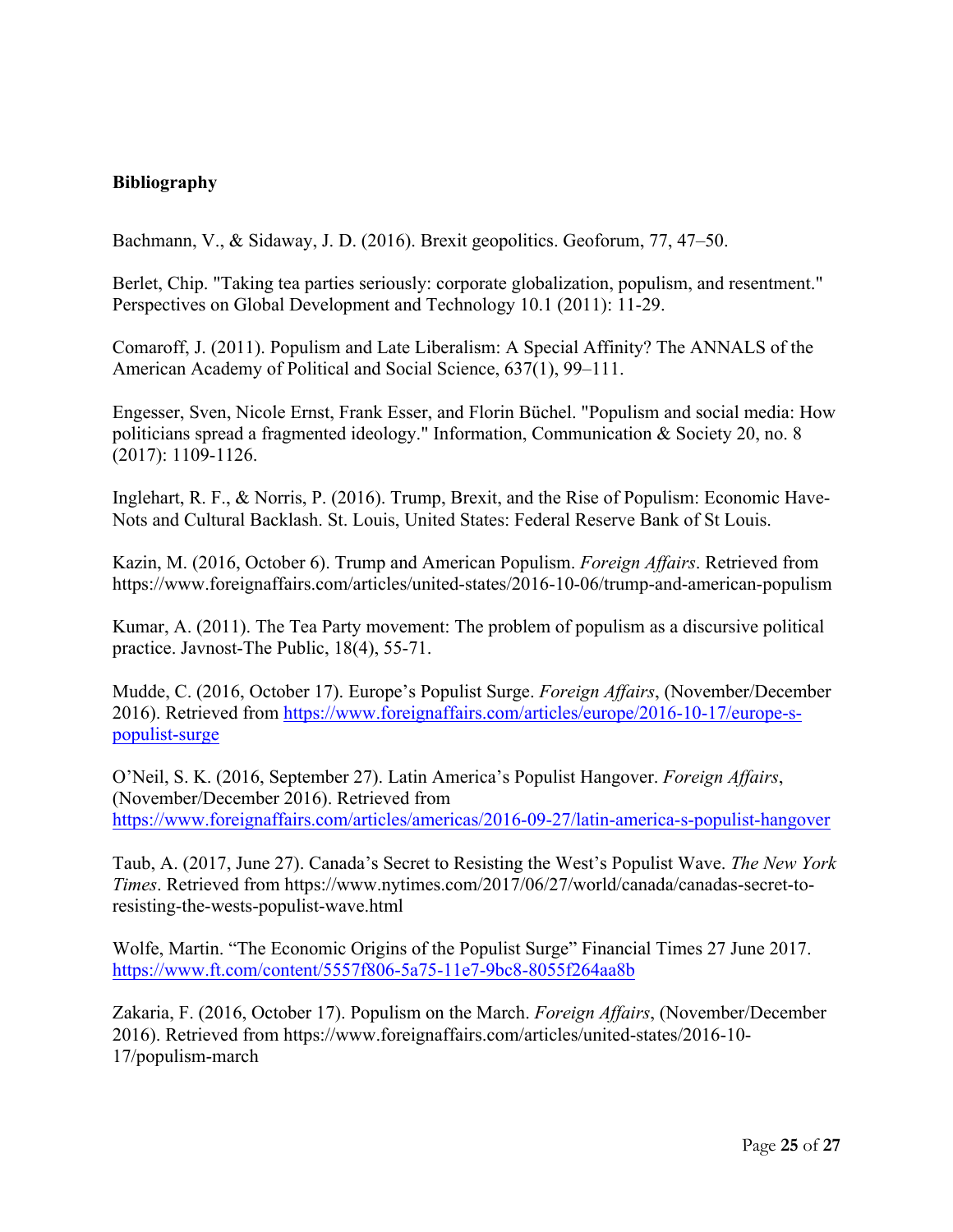### **Endnotes**

<u> 1989 - Johann Barn, mars ann an t-Amhain an t-Amhain an t-Amhain an t-Amhain an t-Amhain an t-Amhain an t-Amh</u>

<sup>i</sup> Bimber, B. (1998). The Internet and political transformation: Populism, community, and accelerated pluralism.

The Public, 18(4), 55-71.<br><sup>xi</sup> Mudde, Cas. "Background papers prepared for the GAC/POR "Fast Talk" Teleconference on populism in the West

& the international order" Foreign Policy Research and Foresight.<br>
<sup>xii</sup> Naim, M. (2014). The end of power: from boardrooms to battlefields and churches to states, why being in charge

isn't what it used to be. Basic Books.

<sup>xiii</sup> Mathews, J. T. (1997). Power shift. Foreign Affairs, 50-66.<br><sup>xiv</sup> Bimber, B. (1998). The Internet and political transformation: Populism, community, and accelerated pluralism. Polity, 31(1), 133-160.<br><sup>xv</sup> Bimber, B. (1998). The Internet and political transformation: Populism, community, and accelerated pluralism.

Polity, 31(1), 133-160.<br><sup>xvi</sup> Dalton, R. J. (2007). Partisan mobilization, cognitive mobilization and the changing American electorate.

electoral Studies, 26(2), p.3<br><sup>xvii</sup> Mudde, Cas. "Background papers prepared for the GAC/POR "Fast Talk" Teleconference on populism in the

West & the international order" Foreign Policy Research and Foresight.<br>
<sup>xviii</sup> Carr, J. (2012). No laughing matter: the power of cyberspace to subvert conventional media gatekeepers.

International Journal of Communication, 6, 21.

<sup>xix</sup> Mudde, Cas. "Background papers prepared for the GAC/POR "Fast Talk" Teleconference on populism in the West

& the international order" Foreign Policy Research and Foresight.<br><sup>xx</sup> Thompson, J. B. (2013). Political scandal: Power and visability in the media age. John Wiley & Sons.<br><sup>xxi</sup> Tomlinson, Sally, and Danny Dorling. "Brexit young?." New Statesman-The Staggers< http://www. newstatesman. com/politics/staggers/2016/05/brexit-hasits-roots-britishempire-so-how-do-we-explain-it-young>(accessed on 06/07/2016) (2016).

xxii Bachmann, V., & Sidaway, J. D. (2016). Brexit geopolitics. *Geoforum*, *77*, 47–50.

<sup>xxiii</sup> Bachmann, V., & Sidaway, J. D. (2016). Brexit geopolitics. Geoforum, 77, 47–50.<br><sup>xxiv</sup> Smith, David. "Australia's Bulwark Against the Far Right" New York Times, Op-ed pages, 20 June 2017 https://www.nytimes.com/2017/06/20/opinion/australias-bulwark-against-the-far-right.html?smid=nytcore-ipadshare&smprod=nytcore-ipad<br><sup>xxv</sup> Berlet, Chip. "Taking tea parties seriously: corporate globalization, populism, and resentment." Perspectives on

Global Development and Technology 10.1 (2011): 11-29.

Polity, 31(1), 133-160.<br><sup>ii</sup> Wolfe, Martin. "The Economic Origins of the Populist Surge" Financial Times 27 June 2017.

https://www.ft.com/content/5557f806-5a75-11e7-9bc8-8055f264aa8b<br>
iii Shils, E. A. (1956). The torment of secrecy: The background and consequences of American security

policies. Glencoe: The Free Press.<br><sup>iv</sup> Engesser, Sven, Nicole Ernst, Frank Esser, and Florin Büchel. "Populism and social media: How politicians spread a fragmented ideology." Information, Communication & Society 20, no. 8 (2017): 1109-1126.<br><sup>Y</sup> Bale, T., Van Kessel, S., & Taggart, P. (2011). Thrown around with abandon? Popular understandings of populism

as conveyed by the print media: A UK case study. Acta Politica, 46(2), 111-131.<br><sup>vi</sup> Bale, T., Van Kessel, S., & Taggart, P. (2011). Thrown around with abandon? Popular understandings of populism

as conveyed by the print media: A UK case study. Acta Politica, 46(2), 111-131.<br><sup>vii</sup> Bale, T., Van Kessel, S., & Taggart, P. (2011). Thrown around with abandon? Popular understandings of populism

as conveyed by the print media: A UK case study. Acta Politica, 46(2), 111-131.<br>
<sup>viii</sup> Bale, T., Van Kessel, S., & Taggart, P. (2011). Thrown around with abandon? Popular understandings of populism

as conveyed by the print media: A UK case study. Acta Politica, 46(2), 111-131.<br><sup>ix</sup> Mudde, Cas. "Background papers prepared for the GAC/POR "Fast Talk" Teleconference on populism in the West

<sup>&</sup>amp; the international order" Foreign Policy Research and Foresight.<br><sup>×</sup> Kumar, A. (2011). The Tea Party movement: The problem of populism as a discursive political practice. Javnost-